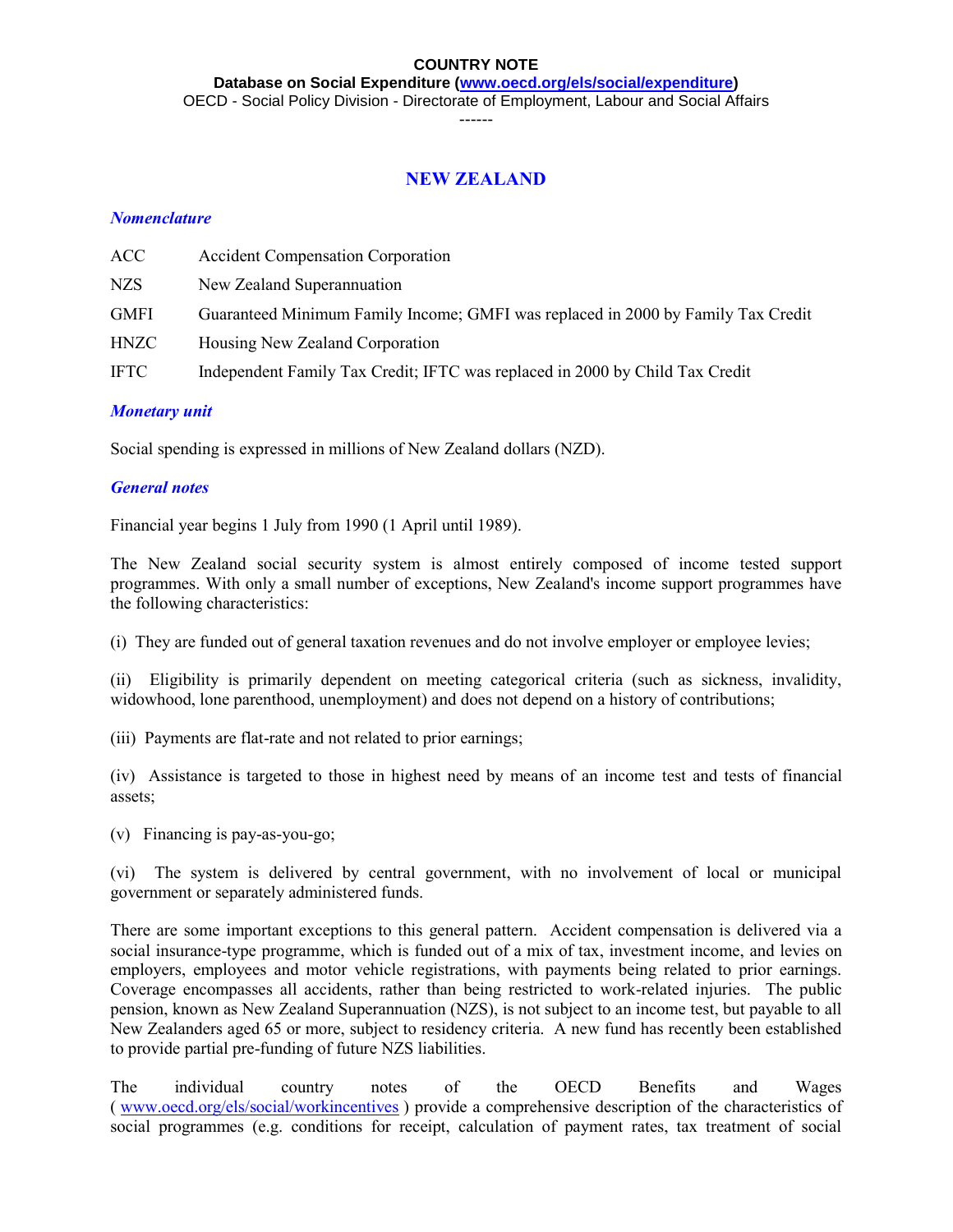### **Database on Social Expenditure [\(www.oecd.org/els/social/expenditure\)](http://www.oecd.org/els/social/expenditure/SOCX)**

OECD - Social Policy Division - Directorate of Employment, Labour and Social Affairs ------

support, benefit duration, etc.) for the working-age population, including: unemployment insurance and assistance, social assistance, employment-conditional benefits, housing benefits, family benefits, childcare support, and support for sole parent households.

#### *Secretariat estimates*

"Driving assessment costs": for the years 1983 and 1987 to 1989, the series was interpolated using the annual growth rate.

"Home help: non-beneficiaries": for the years 1980 to 1982 the 1983-84 annual growth rate was applied.

"Rehabilitation and resettlement (War Pension Act)": for the years 1991 and 1992, the figures remained unchanged compared to the 1990 observation.

"Special benefit: beneficiaries": for the year 1990, the series was interpolated between 1989 and 1991.

Other cash benefits, "Child care (pre-primary education: 5 years old)": and active labour market programmes, for the years 2016/18, previous annual growth rate was applied.

#### *Sources*

#### **1980 onwards**

Data from National submissions provided by the Ministry of Social Development, except for:

**1980 onwards** 4. Health: OECD Health Data ([www.oecd.org/health/healthdata](http://www.oecd.org/health/healthdata)).

**1980 onwards** 6. ALMP: OECD Labour Market Policy database.

#### *Background information*

Additional sources at programme level: Annual Reports of Ministry of Social Development and its predecessors, and other government departments. The most recent editions of these reports are available online at the following government websites:

[www.msd.govt.nz](http://www.msd.govt.nz/) (for most cash benefits, including old age benefits)

[www.cyf.govt.nz](http://www.cyf.govt.nz/) (for services for children, families and communities to year ended June 2007)

[www.ird.govt.nz](http://www.ird.govt.nz/) (for family allowances)

[www.acc.govt.nz](http://www.acc.govt.nz/) (for disability benefits arising from accidents)

[www.dbh.govt.nz](http://www.dbh.govt.nz/) (for some housing assistance)

[www.minedu.govt.nz](http://www.minedu.govt.nz/) (for early childhood education and care)

[www.nzdf.mil.nz](http://www.nzdf.mil.nz/) (for pensions and support paid to former servicemen and surviving dependents (from year ended June 2008)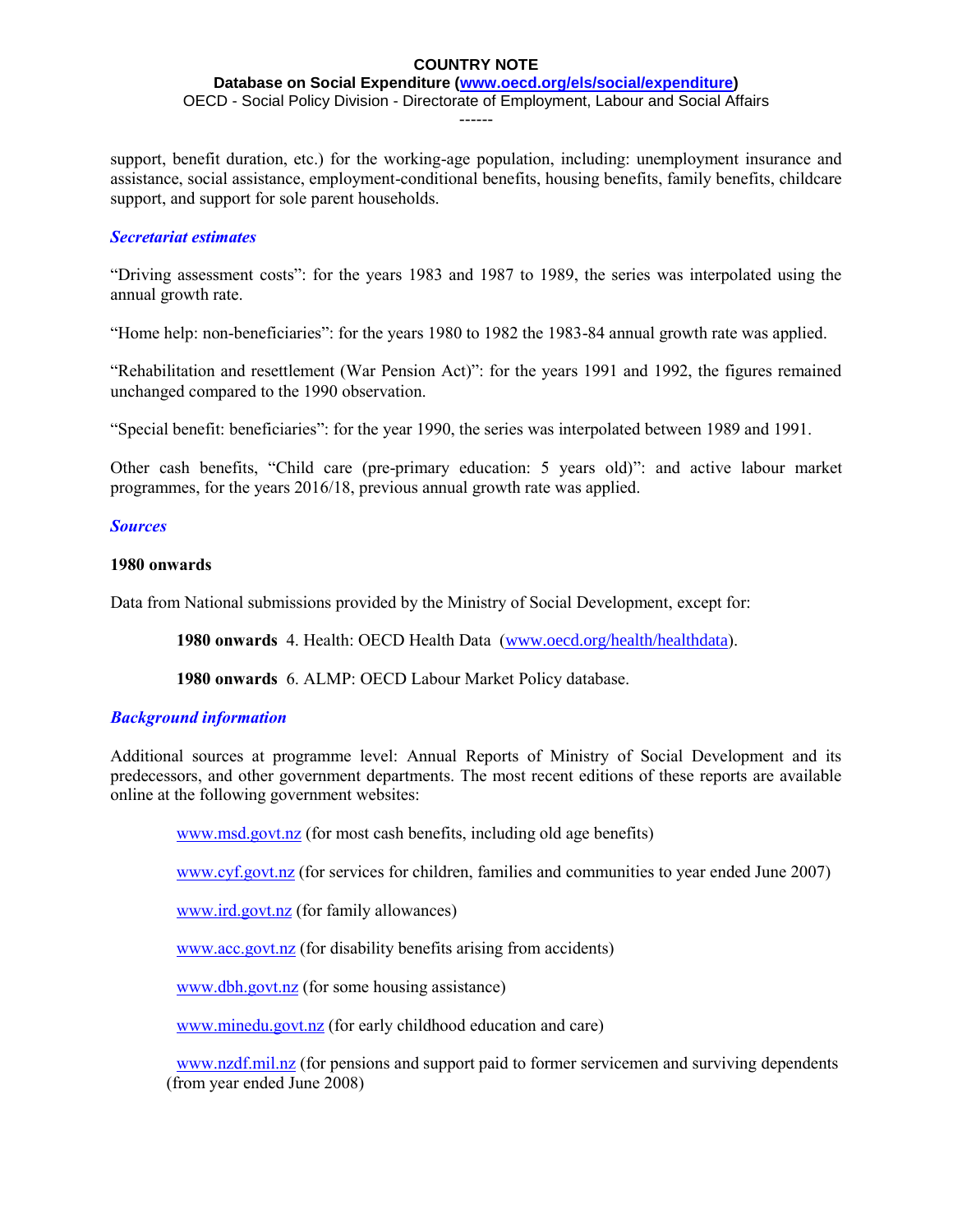**Database on Social Expenditure [\(www.oecd.org/els/social/expenditure\)](http://www.oecd.org/els/social/expenditure/SOCX)**

OECD - Social Policy Division - Directorate of Employment, Labour and Social Affairs

------

# *NEW ZEALAND*

| <b>Code</b>    | <b>Title of the programme</b>                     | <b>Description of the programme and attached notes</b>                                                                                                                                                                                                                                                                                                                                                                                                                                                                                                                                                                                      |
|----------------|---------------------------------------------------|---------------------------------------------------------------------------------------------------------------------------------------------------------------------------------------------------------------------------------------------------------------------------------------------------------------------------------------------------------------------------------------------------------------------------------------------------------------------------------------------------------------------------------------------------------------------------------------------------------------------------------------------|
|                | <b>OLD AGE</b>                                    |                                                                                                                                                                                                                                                                                                                                                                                                                                                                                                                                                                                                                                             |
| 554.10.1.1.1.1 | New Zealand Superannuation                        | Provision of retirement income for people who have reached the<br>qualifying age of 65 years and fulfill the residency requirements, as<br>provided for in the New Zealand Superannuation and Retirement Income<br>Act 2001. Qualifying age was 60 years from 1977-1992, then gradually<br>increased to 65 years by 2001. Payments are taxable but eligibility<br>criteria do not include income-test (previously known as National<br>Superannuation; Guaranteed Retirement Income).                                                                                                                                                       |
| 554.10.1.1.1.2 | Benefits paid in Australia                        | Reimbursement to the Australian government for income support<br>assistance provided to New Zealanders eligible under the 1994<br>Reciprocal Agreement, which was terminated for new entrants on 1 July<br>2002. Under the 1994 Reciprocal Agreement, persons going to Australia<br>were able to use their periods of residence in New Zealand to help them<br>qualify for an Australian pension. Under the terms of the 2002<br>Reciprocal Agreement the NZ government continues to reimburse<br>Australia for benefits for which it agreed to reimburse Australia under the<br>1994 Agreement and which were reimbursable at 1 July 2002. |
| 554.10.1.1.1.3 | Benefits paid in UK                               | Persons going to the United Kingdom can use their period of residence in<br>New Zealand to help them qualify for a UK pension.                                                                                                                                                                                                                                                                                                                                                                                                                                                                                                              |
| 554.10.1.1.1.4 | <b>Transitional Retirement Benefit</b>            | Provision of means-tested income support for people who had not<br>reached the qualifying age for New Zealand Superannuation as it was<br>increased from 60 to 65 years. From 1 April 2004 this benefit ceased to<br>be paid.                                                                                                                                                                                                                                                                                                                                                                                                               |
| 554.10.1.1.1.5 | War Veterans' allowances                          | This programme was superseded by Veterans' Pension in 1990.                                                                                                                                                                                                                                                                                                                                                                                                                                                                                                                                                                                 |
| 554.10.1.1.1.6 | Veteran's Pension                                 | Provision of income support for ex-service people in a declared war or<br>emergency who have either reached the qualifying age for New Zealand<br>Superannuation and are on a 70% (or greater) War Disablement Pension,<br>or are prevented from undertaking employment for a substantial period<br>due to disability and who fulfil the New Zealand citizenship and<br>residency requirements as set out in the War Pensions Act 1954. Widows<br>of Veteran Pension recipients can continue to receive the pension at a<br>single person rate.                                                                                             |
| 554.10.1.2.2.1 | Retirement Commissioner                           | The Office of Retirement Commissioner was established in 1994 to<br>educate and inform New Zealanders of the importance of planning for<br>their retirement. Payment is for provision of services from the Retirement<br>Commissioner to develop and promote methods of improving the<br>effectiveness of retirement income policies. This is achieved through the<br>publishing of information and the delivery of a comprehensive public<br>education programme on retirement savings issues.                                                                                                                                             |
| 554.10.1.2.2.2 | Special annuities                                 | Provision to pay annuities authorized by government to recognize a<br>special contribution by the recipient to New Zealand society. Total<br>expenditure is very small.                                                                                                                                                                                                                                                                                                                                                                                                                                                                     |
| 554.10.1.2.2.3 | War pension concessions (War<br>Pension Act)      | War pension concession expenditure has been revised back to 1991 to<br>include all separately identifiable concessions. Most war pension<br>concessions were incorporated with War Disability Pension from 1997.<br>Remainder is limited to provision for grandparented loans of the<br>differential between the 3% or 5% Rehabilitation Loan rate and the<br>current market rate as set out in the Rehabilitation Act 1941.                                                                                                                                                                                                                |
| 554.10.1.2.2.4 | International Year of Older Persons               | Co-ordination of the interdepartmental observance of the International<br>Year of Older Persons (1999).                                                                                                                                                                                                                                                                                                                                                                                                                                                                                                                                     |
| 554.10.1.2.2.5 | Participation and Support Services<br>for Seniors | provision of services which address isolation, abuse and neglect of older<br>people, and which support                                                                                                                                                                                                                                                                                                                                                                                                                                                                                                                                      |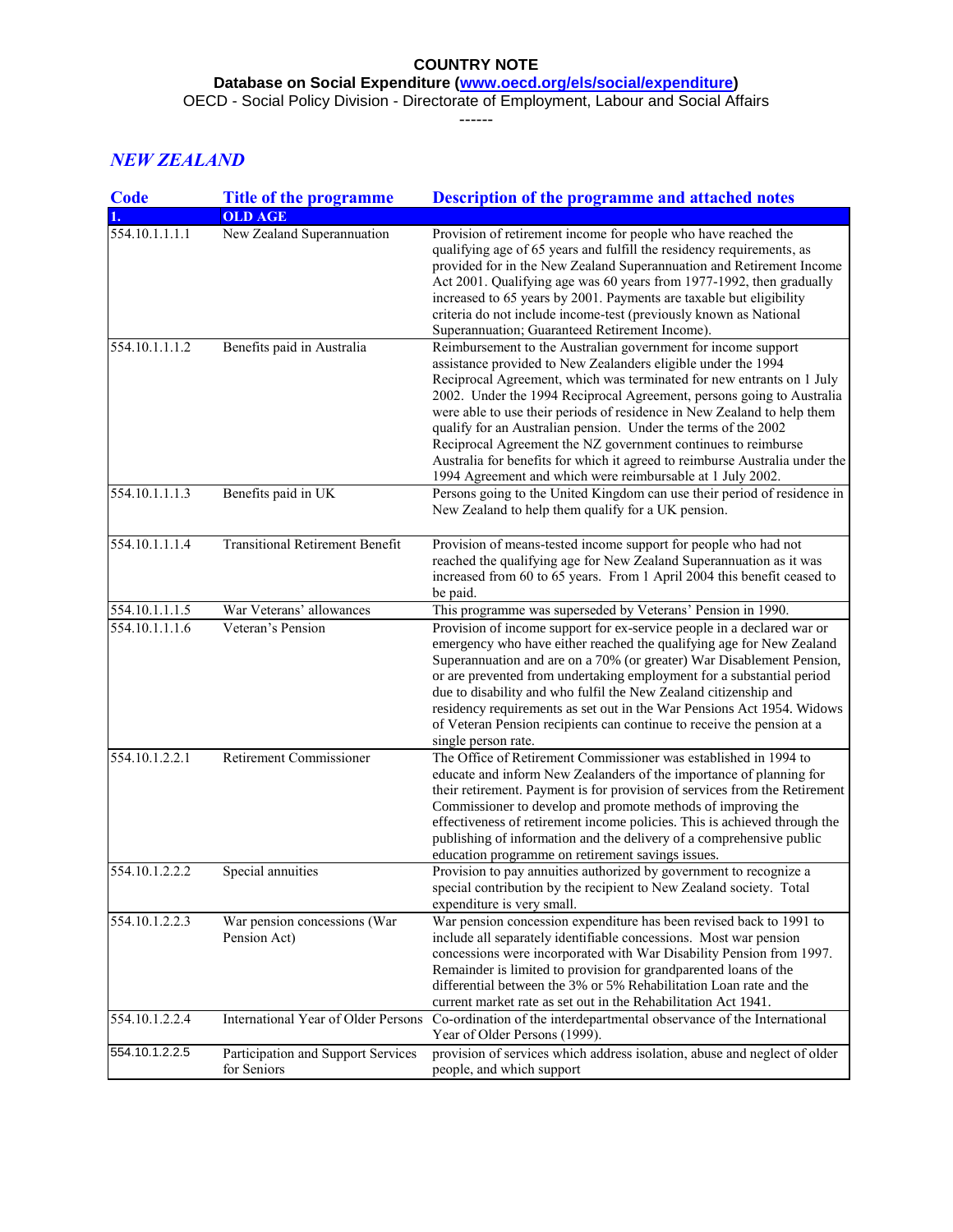#### **Database on Social Expenditure [\(www.oecd.org/els/social/expenditure\)](http://www.oecd.org/els/social/expenditure/SOCX)**

OECD - Social Policy Division - Directorate of Employment, Labour and Social Affairs

| 2.                               | <b>SURVIVORS</b>                                                             |                                                                                                                                                                                                                                                                                                                                                                                                                                                                                                                                                              |
|----------------------------------|------------------------------------------------------------------------------|--------------------------------------------------------------------------------------------------------------------------------------------------------------------------------------------------------------------------------------------------------------------------------------------------------------------------------------------------------------------------------------------------------------------------------------------------------------------------------------------------------------------------------------------------------------|
| 554.10.2.1.1.1                   | Widow's Benefit                                                              | Provision of means-tested income support for women whose partners<br>have died and who do not yet qualify for New Zealand Superannuation,<br>but fulfill the New Zealand citizenship, residency and other requirements.<br>Paid in accordance with criteria set out in the Social Security Act 1964.<br>From July 2013, superseded by Jobseeker Support (for recipients with<br>dependent children aged 14 years or above, or who have no children) and<br>by Sole Parent Support (for recipients whose youngest dependent child is<br>aged under 14 years). |
| 554.10.2.1.1.2<br>554.10.2.1.1.3 | War widows and other dependants<br>Orphans and Unsupported Childs<br>Benefit | See 554.10.3.1.1.7. Combined with War Disablement Pension from 1990.<br>Provision of income support for people charged with the responsibility<br>for the care of a child whose parents are dead or cannot be located, or<br>suffer a serious long-term disablement which renders them unable to care<br>for the child, or where there has been an irrevocable breakdown in the<br>child's family relationship. Paid in accordance with criteria set out in the<br>Social Security Act 1964.                                                                 |
| 554.10.2.1.1.4                   | Survivor's compensation (ACC)<br>(Earners' account)                          | Compensation and funeral assistance to dependents paid on death from<br>injuries which, if survived, would have been covered by the ACC Earners<br>account (see 554.10.3.1.5.8).                                                                                                                                                                                                                                                                                                                                                                             |
| 554.10.2.1.1.5                   | Survivor's compensation (ACC)<br>(Motor Vehicle account)                     | Compensation and funeral assistance to dependents paid on death from<br>injuries which, if survived, would have been covered by the ACC Motor<br>Vehicle account (see 554.10.3.1.5.9).                                                                                                                                                                                                                                                                                                                                                                       |
| 554.10.2.1.1.6                   | Survivor's compensation (ACC)<br>(Non-earners' account)                      | Compensation and funeral assistance to dependents paid on death from<br>injuries which, if survived, would have been covered by the ACC Non-<br>earners account (see 554.10.3.1.5.10).                                                                                                                                                                                                                                                                                                                                                                       |
| 554.10.2.1.1.7                   | Survivor's compensation (ACC)<br>(Medical Misadventure account)              | Compensation and funeral assistance to dependents paid on death from<br>injuries which, if survived, would have been covered by the ACC<br>Medical Misadventure account (see 554.10.3.1.5.11).                                                                                                                                                                                                                                                                                                                                                               |
| 554.10.2.1.1.8                   | Survivor's compensation (ACC)<br>(Residual Claims Account)                   | Compensation and funeral assistance to dependents paid on death from<br>injuries which, if survived, would have been covered by the ACC<br>Residual Claims account (see 554.10.3.1.5.13).                                                                                                                                                                                                                                                                                                                                                                    |
| 554.10.2.1.1.9                   | Survivor's compensation (ACC)<br>(Subsequent Work Injury account)            | Compensation and funeral assistance to dependents paid on death from<br>injuries which, if survived, would have been covered by the ACC<br>Subsequent Work Injury account (see 554.10.3.1.5.14).                                                                                                                                                                                                                                                                                                                                                             |
| 554.10.2.1.1.10                  | Survivor's compensation (ACC)<br>(Self-employed account)                     | Compensation and funeral assistance to dependents paid on death from<br>injuries which, if survived, would have been covered by the ACC Self-<br>employed account (see 554.10.3.1.5.15).                                                                                                                                                                                                                                                                                                                                                                     |
| 554.10.2.1.1.11                  | Survivor's compensation (ACC)<br>(Employers account)                         | Compensation and funeral assistance to dependents paid on death from<br>injuries which, if survived, would have been covered by the ACC<br>Employer's account (see 554.10.3.1.5.16).                                                                                                                                                                                                                                                                                                                                                                         |
| 554.10.2.1.1.12                  | Survivor's compensation (ACC)<br>(Private Insurers account)                  | Compensation and funeral assistance to dependents paid on death from<br>injuries which, if survived, would have been covered by the ACC Private<br>Insurer account (see 554.10.3.1.5.17).                                                                                                                                                                                                                                                                                                                                                                    |
| 554.10.2.1.1.13                  | Survivor's compensation (ACC)<br>(Work account)                              | Compensation and funeral assistance to dependents paid on death from<br>injuries which, if survived, would have been covered by the ACC Work<br>account (see 554.10.3.1.5.18).                                                                                                                                                                                                                                                                                                                                                                               |
| 554.10.2.1.1.14                  | Survivor's compensation (ACC)<br>(Treatment Injury account)                  | Compensation and funeral assistance to dependents paid on death from<br>injuries which, if survived, would have been covered by the ACC<br>Treatment Injury account (see 554.10.3.1.5.19).                                                                                                                                                                                                                                                                                                                                                                   |
| 554.10.2.1.1.15                  | Survivor's compensation (ACC)<br>(All accounts)                              | Compensation and funeral assistance to dependents paid on death from<br>injuries which, if survived, would have been covered by any of the ACC<br>accounts (see above).                                                                                                                                                                                                                                                                                                                                                                                      |
| 554.10.2.2.1.1                   | Payment after death (funeral grant)                                          | Funeral grant is a subsidy towards funeral costs for low-income families.<br>This expenditure has been included under Special Needs Grants since<br>1997.                                                                                                                                                                                                                                                                                                                                                                                                    |
| 3.                               |                                                                              | <b>INCAPACITY BENEFITS RELATED (Disability, Occupational injury and disease, Sickness)</b>                                                                                                                                                                                                                                                                                                                                                                                                                                                                   |
| 554.10.3.1.1.1                   | Disability Allowance: beneficiaries                                          | See 554.10.3.1.1.3.                                                                                                                                                                                                                                                                                                                                                                                                                                                                                                                                          |
| 554.10.3.1.1.2                   | Disability Allowance: non-<br>beneficiaries                                  | See 554.10.3.1.1.3.                                                                                                                                                                                                                                                                                                                                                                                                                                                                                                                                          |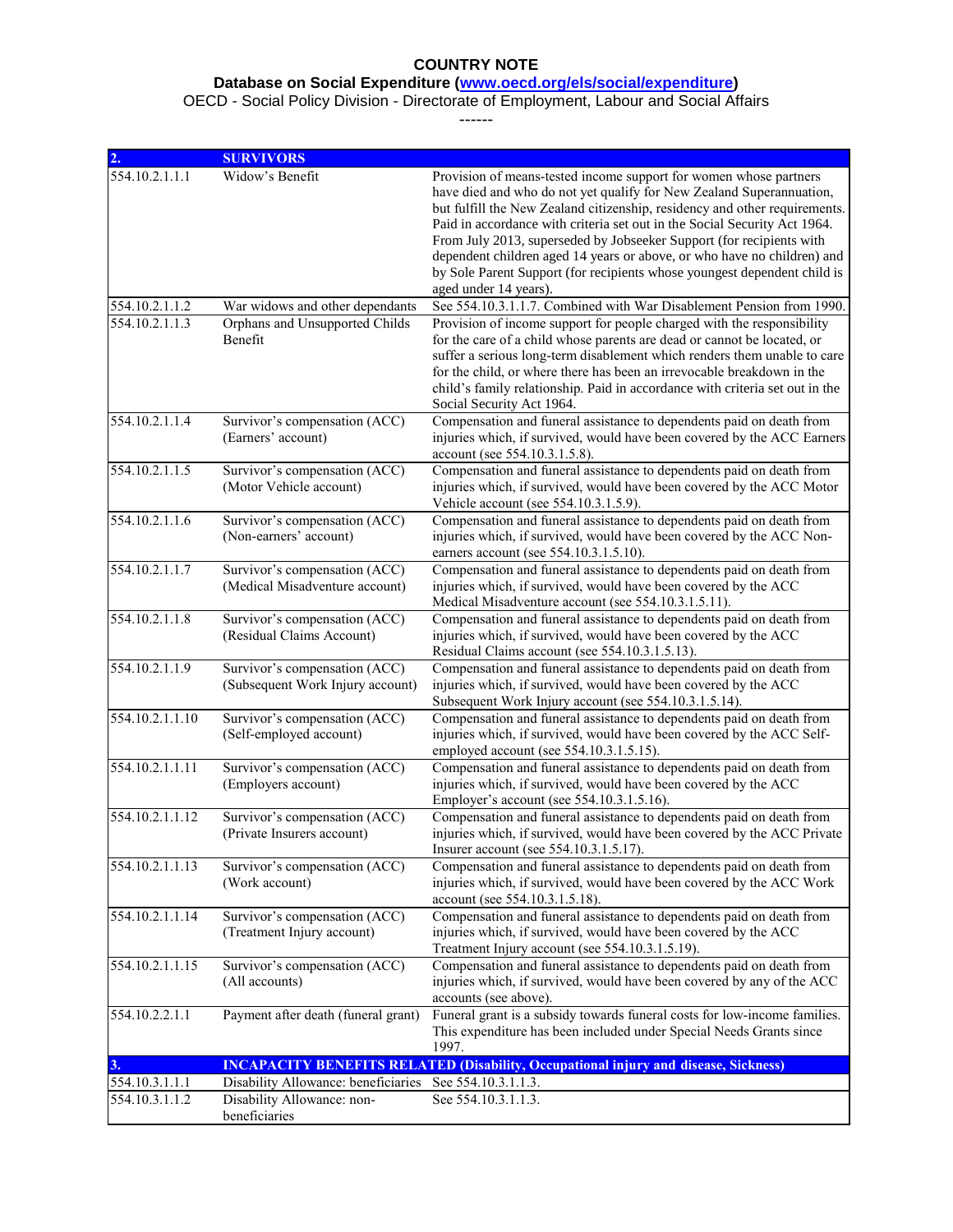#### **Database on Social Expenditure [\(www.oecd.org/els/social/expenditure\)](http://www.oecd.org/els/social/expenditure/SOCX)**

OECD - Social Policy Division - Directorate of Employment, Labour and Social Affairs

| 554.10.3.1.1.3  | + non beneficiaries)                                                   | Disability Allowance (beneficiaries Provision of income-tested support for people who have ongoing,<br>additional costs because of their disability where the disability is likely to<br>last at least 6 months. Paid in accordance with criteria set<br>out in section 69C of the Social Security Act 1964 and in the Disability<br>Allowance Ministerial Direction pursuant to section 5 of the Social<br>Security Act 1964. Disability Allowance reimburses people for actual<br>and ongoing regular costs (not covered by any other agency) because of a<br>disability or personal health need. Transferred to Disability Assistance<br>from 1 July 2009.                                                                                                                    |
|-----------------|------------------------------------------------------------------------|----------------------------------------------------------------------------------------------------------------------------------------------------------------------------------------------------------------------------------------------------------------------------------------------------------------------------------------------------------------------------------------------------------------------------------------------------------------------------------------------------------------------------------------------------------------------------------------------------------------------------------------------------------------------------------------------------------------------------------------------------------------------------------|
| 554.10.3.1.1.4  | Disability Allowance - Telephone<br>Assistance                         | Assistance with telephone costs arising directly from a disability or<br>health condition. Paid to people receiving telephone subsidies as at 31<br>March 1999 who would lose these subsidies if assessed under criteria<br>effective from 1 April 1999.                                                                                                                                                                                                                                                                                                                                                                                                                                                                                                                         |
| 554.10.3.1.1.5  | Invalid's Benefit                                                      | Provision of means-tested income support for people who are totally<br>blind, or permanently and severely restricted in their capacity for work<br>due to sickness, injury or disability. Paid in accordance with the criteria<br>set out in the Social Security Act 1964. Eligibility criteria have been<br>more tightly specified since 1998. Since 1 April 2005, the child<br>component of this benefit has been part of the Family Tax Credit. From<br>July 2013, superseded by the Supported Living Payment.                                                                                                                                                                                                                                                                |
| 554.10.3.1.1.6  | <b>Supported Living Payment</b>                                        | Provision of means-tested income support for people who are:<br>- totally blind, or permanently and severely restricted in their capacity for<br>work because of a health condition, injury or disability<br>- caring for a person who requires full-time care and attention.<br>Paid in accordance with the criteria set out in the Social Security Act<br>1964. Since July 2013, supersedes Invalid's Benefit and Domestic<br>Purposes Benefit - Care of Sick or Infirm.                                                                                                                                                                                                                                                                                                       |
| 554.10.3.1.1.7  | Child Disability Allowance                                             | Provision of non-means tested income support for the principal caregiver<br>who provides constant care and attention for a child with a serious<br>disability, which is likely to exceed a period of twelve months. Paid in<br>accordance with the criteria set out in sections 39A to 39E of the Social<br>Security Act 1964. Transferred to Disability Assistance from 1 July 2009.                                                                                                                                                                                                                                                                                                                                                                                            |
| 554.10.3.1.1.8  | Disability Assistance                                                  | Means tested financial assistance to assist with costs arising from<br>disability, paid in accordance with the criteria set out in the Social<br>Security Act 1964 and delegated legislation issued under that Act.<br>Limited to the Disability Allowance to persons with disability costs and<br>the Child Disability Allowance paid to the caregivers of children with a<br>serious disability.                                                                                                                                                                                                                                                                                                                                                                               |
| 554.10.3.1.1.9  | War Disablement Pension                                                | Payment to ex-service people who have a disability attributable to, or<br>aggravated by, service in a declared war or emergency at any time, or in<br>routine service prior to 1 April 1974 as set out in the War Pensions Act<br>1954, the payment of Surviving Spouse Pensions as set out in the War<br>Pensions Act 1954 and the payment of allowances as set out in the War<br>Pensions Act 1954 and the War Pensions Regulations 1956. Tests of the<br>level of disability and residential qualification apply. The pension is also<br>paid to surviving spouses.                                                                                                                                                                                                           |
| 554.10.3.1.1.10 | Dependants of disabled veterans                                        | See 554.10.3.1.1.9 for payment criteria.                                                                                                                                                                                                                                                                                                                                                                                                                                                                                                                                                                                                                                                                                                                                         |
| 554.10.3,1,1,11 | Veteran's Support Entitlements<br>554.10.3.1.1.12 War economic pension | Payments of entitlements to veterans, partners or spouses, children and<br>dependents under the Veteran's Support Act 2014. Entitlements are in<br>respect of the impairment or death of veterans which is determined to be<br>related to qualifying operational service occurring at any time or<br>qualifying routine service occurring prior to 1 April 1974. Entitlements<br>include interest rate concessions on purchase of land and buildings. as set<br>out in the War Pensions Act 1954, the payment of Surviving Spouse<br>Pensions as set out in the War Pensions Act 1954 and the payment of<br>allowances as set out in the War Pensions Act 1954 and the War Pensions<br>Regulations 1956.<br>War pension granted on economic grounds. Superseded by the Veterans' |
|                 |                                                                        | Pension in 1990. See 554.10.1.1.1.6.                                                                                                                                                                                                                                                                                                                                                                                                                                                                                                                                                                                                                                                                                                                                             |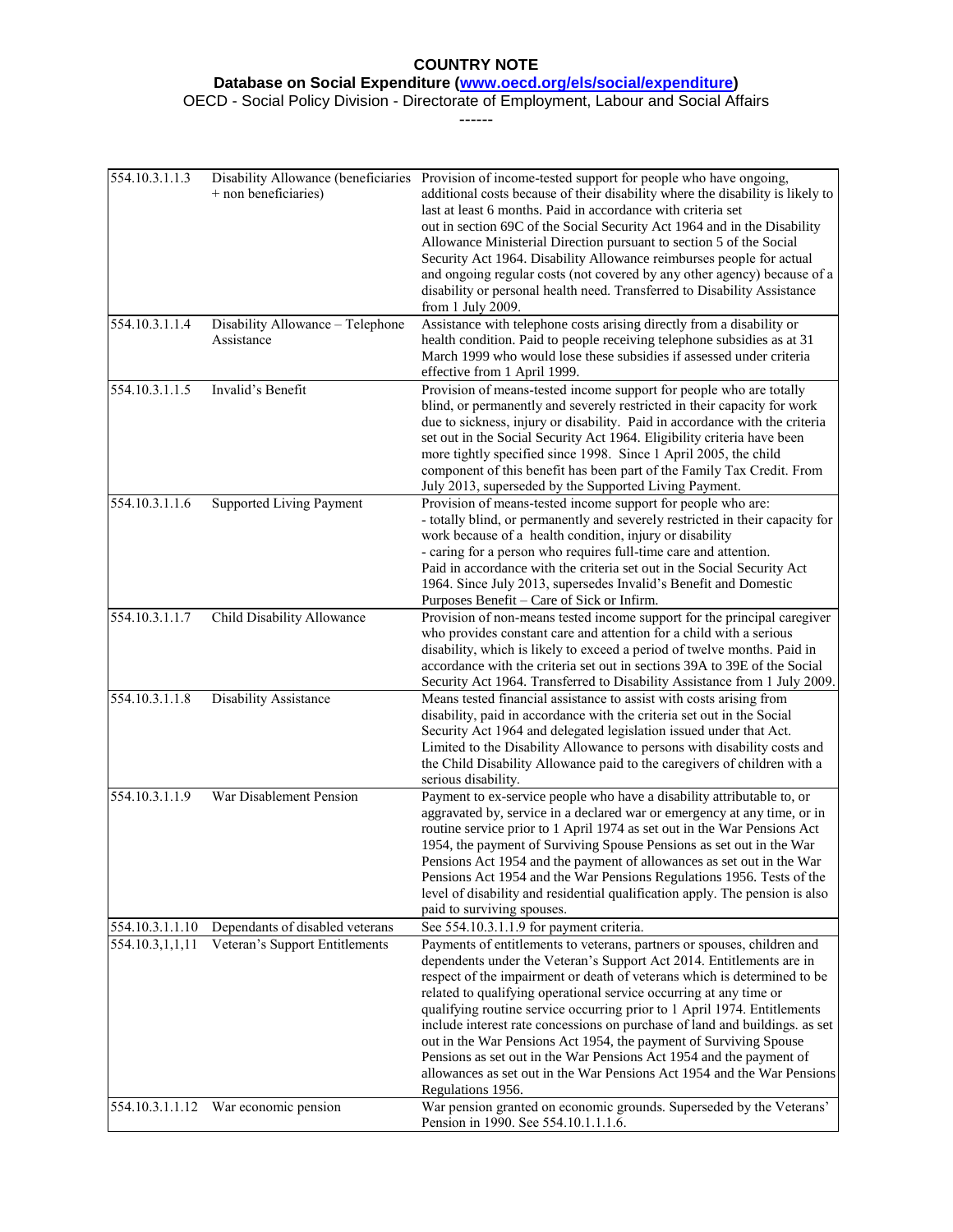#### **Database on Social Expenditure [\(www.oecd.org/els/social/expenditure\)](http://www.oecd.org/els/social/expenditure/SOCX)**

#### OECD - Social Policy Division - Directorate of Employment, Labour and Social Affairs

| 554.10.3.1.1.13             | War service pension                | Superseded by the Veterans' Pension in 1990. See 554.10.1.1.1.6.                                                                            |
|-----------------------------|------------------------------------|---------------------------------------------------------------------------------------------------------------------------------------------|
| 554.10.3.1.1.14             | Police disablement and dependants' | Disability pensions granted to people serving in the police force and their                                                                 |
|                             | pension                            | dependants. Police disablement and dependants pensions were                                                                                 |
|                             |                                    | superseded by the War Disablement Pension. See 554.10.3.1.1.7.                                                                              |
| 554.10.3.1.5.1              | Disability (Special annuities,     | Special annuities are awards made by the government, to ex-servicemen                                                                       |
|                             | section 55 pension)                | or their dependants, for various reasons which are not covered by the                                                                       |
| 554.10.3.1.5.2              | Disability: Medical treatment      | legislation. Section 55 pension was revoked.<br>Payment of assessment costs as set out in the War Pensions Regulations                      |
|                             |                                    | 1956 for War Disablement Pension applications and reviews, payment of                                                                       |
|                             |                                    | medical treatment costs for accepted service-related disabilities, and                                                                      |
|                             |                                    | payment of the costs of appliances and aids required as a result of an                                                                      |
|                             |                                    | accepted disability.                                                                                                                        |
| 554.10.3.1.5.3              | Disability: Car loans              | Assistance to persons with disabilities for transport, repairs and                                                                          |
|                             |                                    | alterations to homes were originally provided through distinct or separate                                                                  |
|                             |                                    | schemes. Disability-related expenditure since 1995 has been gradually                                                                       |
| 554.10.3.1.5.4              | Disability: Repairs to homes, and  | transferred to the Ministry of Health and included in Health expenditure.<br>Same definition as for 554.10.3.1.5.3.                         |
| and                         | Disability: loans for home         |                                                                                                                                             |
| 554.10.3.1.5.5              | alterations                        |                                                                                                                                             |
| 554.10.3.1.5.6              | Disability: Expenses to attend     | Provision for expenses made by people with serious disabilities who are                                                                     |
|                             | treatment                          | required to undertake medical treatment or assessment.                                                                                      |
|                             |                                    |                                                                                                                                             |
| 554.10.3.1.5.7              |                                    | Disability: Driving assessment costs Payment of assessment costs as set out in the War Pensions Regulations                                 |
|                             |                                    | 1956 for driving assessments required as a result of an accepted disability.                                                                |
|                             |                                    |                                                                                                                                             |
| 554.10.3.1.5.8              | Earners account (ACC)              | Covers non-work injuries for earners and self-employed. Funded from<br>earners' premiums, paid through PAYE (income tax) plus self-employed |
|                             |                                    | premiums based on earnings.                                                                                                                 |
| $554.10.3.1.\overline{5.9}$ | Motor vehicle account (ACC)        | Covers all personal injuries involving motor vehicles on public roads.                                                                      |
|                             |                                    | Funded from petrol excise duty and a premium collected with the motor                                                                       |
|                             |                                    | vehicle re-licensing fee.                                                                                                                   |
| 554.10.3.1.5.10             | Non-earners account (ACC)          | Covers all personal injuries to people not in the paid workforce eg                                                                         |
|                             |                                    | students, beneficiaries, older people and children. Government funded.                                                                      |
| 554.10.3.1.5.11             | Medical misadventure account       | Covers injuries from error by health professionals, or from unexpected                                                                      |
|                             | (ACC)                              | outcomes of medical or surgical procedures properly carried out. Funded                                                                     |
|                             |                                    | from Earners' and Non-earners' accounts.                                                                                                    |
| 554.10.3.1.5.12             | Miners Benefit                     | Miners benefit was paid free of income test to miners and their widows,                                                                     |
|                             |                                    | subject to a residence, medical and mining qualification. Discontinued in<br>1993.                                                          |
| 554.10.3.1.5.13             | Residual claims account (ACC)      | Covers the continuing cost of work-related injuries from before 1 July                                                                      |
|                             | (formerly Employers account).      | 1999 and non-work injuries suffered by earners prior to 1 July 1992.                                                                        |
|                             |                                    | Funded from premiums paid by employers and self-employed. Excludes                                                                          |
|                             |                                    | back-dated attendant care in 1999, 2000, and 2001 to maintain                                                                               |
|                             |                                    | consistency with earlier years.                                                                                                             |
| 554.10.3.1.5.14             | Subsequent work injury account     | Ceased at 1 July 1999.                                                                                                                      |
|                             | (ACC)                              |                                                                                                                                             |
| 554.10.3.1.5.15             | Self-employed account (ACC)        | Covers all personal work-related injury to self-employed and private                                                                        |
|                             |                                    | domestic workers. Funded by their earnings-related premiums based on<br>industry risk.                                                      |
| 554.10.3.1.5.16             | Employers account (ACC)            | Covers work-related injuries. Funded from premiums paid by employers                                                                        |
|                             |                                    | based on industry risk. Created on 1 April 2000.                                                                                            |
| 554.10.3.1.5.17             | Private insurers account (ACC)     | Covers work injury suffered between 1 April 1999 and 1 July 2000 by                                                                         |
|                             |                                    | employees of employers who held private insurance against liability for                                                                     |
|                             |                                    | work injury.                                                                                                                                |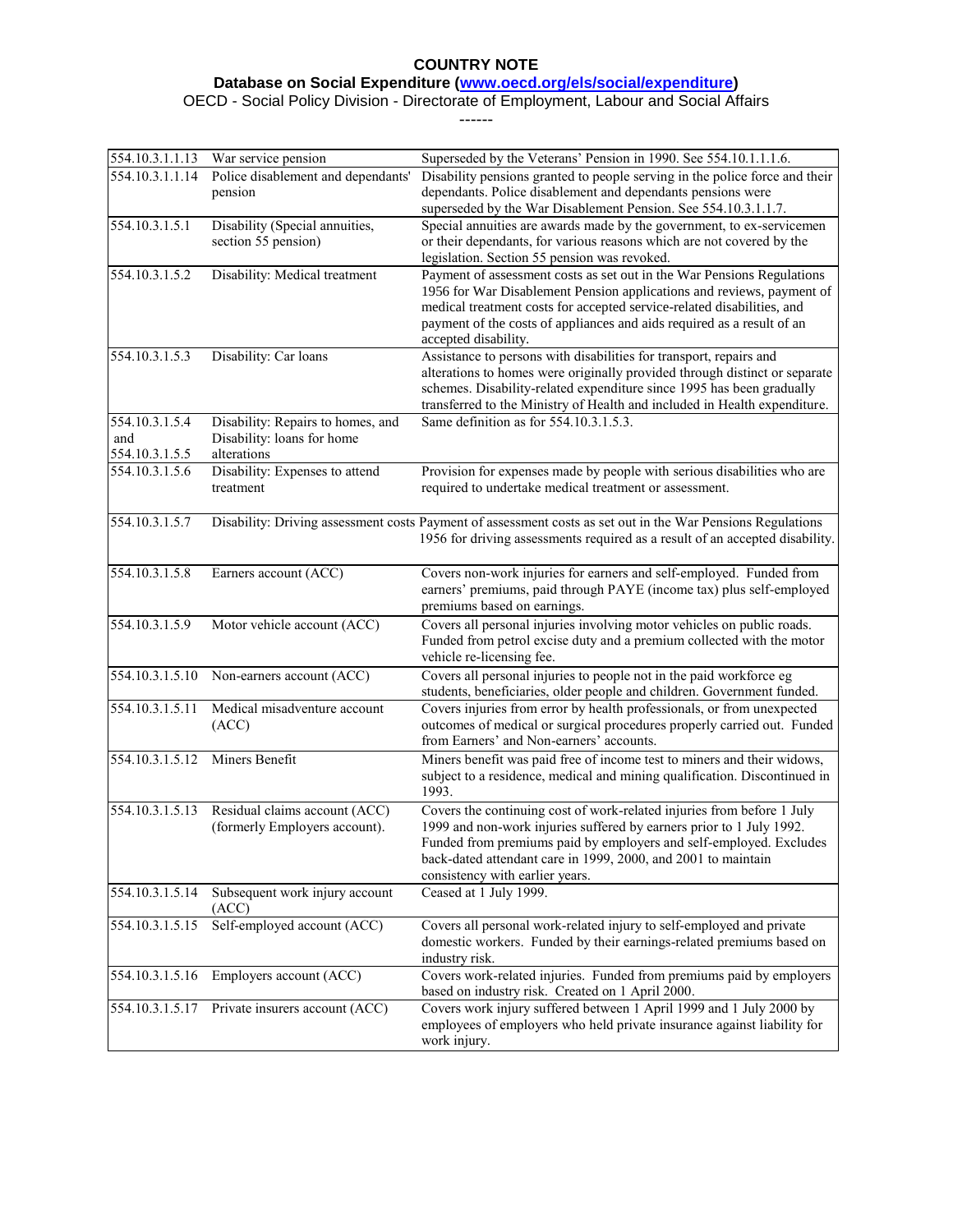**Database on Social Expenditure [\(www.oecd.org/els/social/expenditure\)](http://www.oecd.org/els/social/expenditure/SOCX)**

OECD - Social Policy Division - Directorate of Employment, Labour and Social Affairs

| 554.10.3.1.5.18 | Work account (ACC)                                            | Covers:<br>- work injury suffered on or after 1 April 2000 by employees of<br>employers who are insured by ACC against liability for work injury, and<br>for all employees and work injuries suffered after 1 July 2000;<br>- work injury suffered on or after 1 July 1999 and before 1 July 2000 by<br>self-employed persons who were insured by ACC, and for self-employed<br>work injuries incurred on or after 1 July 2000;<br>- accidents (prior to 1 July 1999) that are non-work injury (other than<br>motor vehicle injury) suffered by earners on or after 1 April 1974 and<br>before 1 July 1992;<br>- accidents prior to 1 July 1992, that are work injury, other than motor                                                                                                      |
|-----------------|---------------------------------------------------------------|----------------------------------------------------------------------------------------------------------------------------------------------------------------------------------------------------------------------------------------------------------------------------------------------------------------------------------------------------------------------------------------------------------------------------------------------------------------------------------------------------------------------------------------------------------------------------------------------------------------------------------------------------------------------------------------------------------------------------------------------------------------------------------------------|
| 554.10.3.1.5.19 | Treatment Injury account (ACC)                                | vehicle injury, suffered on or after 1 April 1974.<br>Covers personal injury arising from medical misadventure suffered on or<br>after 1 July 1999 or arising from treatment on or after 1 July 2005.                                                                                                                                                                                                                                                                                                                                                                                                                                                                                                                                                                                        |
| 554.10.3.1.5.20 | All accounts (ACC)                                            | Sum of reported expenditure included in all ACC accounts.                                                                                                                                                                                                                                                                                                                                                                                                                                                                                                                                                                                                                                                                                                                                    |
| 554.10.3.1.5.21 | Assistance for people requiring<br>care                       | Part of Special Circumstances Assistance paid in accordance with criteria<br>set out in the Social Security Act 1964, and delegated legislation under<br>that Act; and Civilian Amputees Assistance, paid in accordance with<br>criteria set out in the Disabled Persons Community Welfare Act 1975.<br>Three types of payment: provision to pay an annual clothing allowance to<br>recipients of a residential care subsidy; means-tested financial assistance<br>for home help to people who are facing a domestic crisis, or non-means-<br>tested financial assistance for home help for parents in the instance of a<br>multiple birth; and financial assistance for travel and accommodation<br>costs associated with attending a limb centre for the fitting of an artificial<br>limb. |
| 554.10.3.1.5.22 | Sickness Benefit                                              | Provision of means-tested income support for people who are unable to<br>work or are working at a reduced level due to sickness, injury, disability<br>or pregnancy. Paid in accordance with the criteria set out in<br>the Social Security Act 1964. Since 1 April 2005, the child component of<br>this benefit has been part of the Family Tax Credit. From July 2013,<br>superseded by Jobseeker Support - Health Condition and Disability.                                                                                                                                                                                                                                                                                                                                               |
| 554.10.3.1.5.23 | Jobseeker Support - Health<br>Condition and Disability        | Provision of means tested income support for people who are unable to<br>meet the obligations of Jobseeker Support recipients because of having a<br>health condition, injury or disability. The inability to meet Jobseeker<br>Support obligations may be temporary or limited, or the recipient may be<br>in employment but not working or working at a reduced level. The<br>obligations of a Jobseeker Support recipient are to:<br>- be available for and seeking full-time employment<br>- have taken reasonable steps to find, and be able to undertake,<br>employment.<br>Paid in accordance with the criteria set out in the Social Security Act<br>1964. Since 1 April 2005, the child component of this benefit has been<br>part of the Family Tax Credit.                        |
| 554.10.3.1.5.24 | Veteran's Independence<br>Programme                           | Provision of services and support to eligible veterans and their families.                                                                                                                                                                                                                                                                                                                                                                                                                                                                                                                                                                                                                                                                                                                   |
| 554.10.3.1.5.25 | Assessments, Treatment and<br>Rehabilitation                  | Payment of costs of assessments, treatment (including associated aids and<br>appliances) and social and vocational rehabilitation provided for under<br>the Veteran's Support Act 2014.                                                                                                                                                                                                                                                                                                                                                                                                                                                                                                                                                                                                      |
| 554.10.3.2.1.1  | Residential care and support<br>services (mentally disabled)  | Expenditure on all kinds of services for disabled people is included in<br>Health expenditure since 1993-94. These services consolidated the<br>various funding previously available to organizations providing<br>residential care and services to people with an intellectual disability.                                                                                                                                                                                                                                                                                                                                                                                                                                                                                                  |
| 554.10.3.2.1.2  | Residential care and support<br>subsidy (physically disabled) | This subsidy was financial assistance to groups providing care, services<br>and support for the physically disabled people or their families. This<br>funding transferred to Ministry of Health in July 1994.                                                                                                                                                                                                                                                                                                                                                                                                                                                                                                                                                                                |
| 554.10.3.2.2.1  | Rehabilitation and resettlement<br>(War Pension Act)          | See 554.10.3.1.1.7.                                                                                                                                                                                                                                                                                                                                                                                                                                                                                                                                                                                                                                                                                                                                                                          |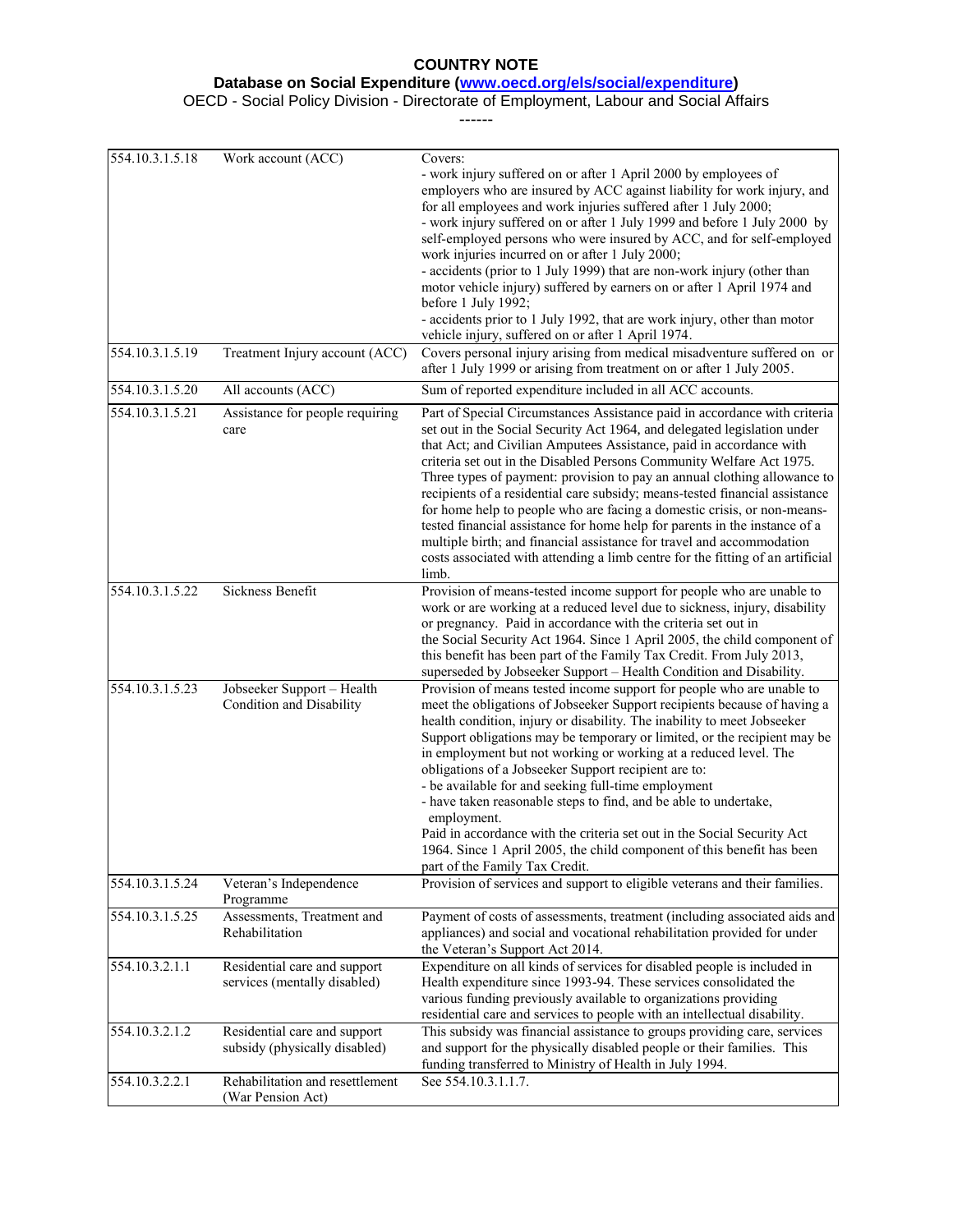#### **Database on Social Expenditure [\(www.oecd.org/els/social/expenditure\)](http://www.oecd.org/els/social/expenditure/SOCX)**

| 554.10.3.2.2.2 | Rehabilitation Allowance                                                                | This allowance assisted a person with a disability, undertaking an<br>approved course of assessment, work experience or training for<br>employment, with the extra costs that may be incurred. For example,<br>travel costs, meals, medical expenses, etc. Transferred to Ministry of<br>Health in July 1994.                                                                                                                                                                                                                                                                                                   |
|----------------|-----------------------------------------------------------------------------------------|-----------------------------------------------------------------------------------------------------------------------------------------------------------------------------------------------------------------------------------------------------------------------------------------------------------------------------------------------------------------------------------------------------------------------------------------------------------------------------------------------------------------------------------------------------------------------------------------------------------------|
| 554.10.3.2.2.3 | Rehabilitation League: operating                                                        | Operating costs of rehabilitation services. Replaced by Vocational<br>Opportunities Support Programme.                                                                                                                                                                                                                                                                                                                                                                                                                                                                                                          |
| 554.10.3.2.2.4 | Residential Social Rehabilitation<br>Assistance                                         | Provision of financial assistance to help people resident in approved<br>residential social rehabilitation programmes whose benefit is insufficient<br>to meet the cost of their treatment or care in those programmes.                                                                                                                                                                                                                                                                                                                                                                                         |
| 554.10.3.2.3.1 | Appliances and equipment                                                                | Equipment was provided to people with disabilities to assist with<br>mobility in the home, undertaking vocational training or education, and<br>obtaining or retaining employment. Transferred to Ministry of Health in<br>July 1995.                                                                                                                                                                                                                                                                                                                                                                           |
| 554.10.3.2.3.2 | Disability information and<br>advisory services                                         | This programme was restructured in 1992/93 with the addition of the<br>following programmes: Disability Information Services, Disabled<br>Persons Assembly, Disabled Persons Service Programme, Disabled<br>Persons Community Welfare Act Section 30, Disabled Training Course,<br>Fire Code Implementation, National Foundation for the Deaf, New<br>Zealand Association of the Deaf, New Zealand Federation of Deaf<br>Children, a transfer from Vocational Opportunities Support Programme<br>(VOSP). See 554.10.3.2.1.1.                                                                                    |
| 554.10.3.2.3.3 | Disability services                                                                     | This funding assisted organizations to develop services to promote self-<br>care and personal independence for people with disabilities and provide<br>information and support to families or careers of people with disabilities.<br>Consolidated in disability information and advisory services in 1992/93.<br>Expenditure on all kinds of services for the disabled including Rest Home<br>Subsidy is included in public expenditure on Health since 1993-94.<br>Transferred to Ministry of Health in July 1994. See also Disability<br>Allowance, a supplementary Social Welfare benefit (554.10.3.1.1.3). |
| 554.10.3.2.3.4 | Monitoring disability services                                                          | Funding for the independent evaluation of residential services for people<br>with an intellectual disability. Programme instituted in August 1990. See<br>554.10.3.2.1.1. Transferred to Ministry of Health in July 1995.                                                                                                                                                                                                                                                                                                                                                                                       |
| 554.10.3.2.3.5 |                                                                                         | Blinded Servicemen's Trust Board The Board provided financial assistance to blind ex-servicemen. See<br>554.10.3.2.1.1. Last payment paid in 1995/96.                                                                                                                                                                                                                                                                                                                                                                                                                                                           |
| 554.10.3.2.3.6 | Support for veterans and their<br>families                                              | Support for veterans and their families, including counselling for<br>veterans' families, reimbursement of specified out-of-pocket expenses,<br>support to facilitate veterans remaining in their own homes and veteran's<br>rehabilitation, and support of families after the death of the veteran.                                                                                                                                                                                                                                                                                                            |
| 554.10.3.2.3.7 | Participation and inclusion for<br>disabled people/Community<br>Participation Services. | Provision of services and support to enable disabled people to participate<br>in and contribute to their communities. From July 2015, superseded by<br><b>Community Participation Services, which funds services, resources,</b><br>assistance and support to people so they can contribute to and participate<br>in the wider community.                                                                                                                                                                                                                                                                       |
|                | <b>HEALTH</b>                                                                           |                                                                                                                                                                                                                                                                                                                                                                                                                                                                                                                                                                                                                 |
| 554.10.4.2.0.0 | Public expenditure on health                                                            | See OECD Health Data.                                                                                                                                                                                                                                                                                                                                                                                                                                                                                                                                                                                           |
| 5.             | <b>FAMILY</b>                                                                           |                                                                                                                                                                                                                                                                                                                                                                                                                                                                                                                                                                                                                 |
| 554.10.5.1.1.1 | Family Benefit                                                                          | A universal benefit paid to the caregivers of all children aged 0 to 16, or<br>up to 18 if in full-time schooling. Abolished on 1 April 1991.                                                                                                                                                                                                                                                                                                                                                                                                                                                                   |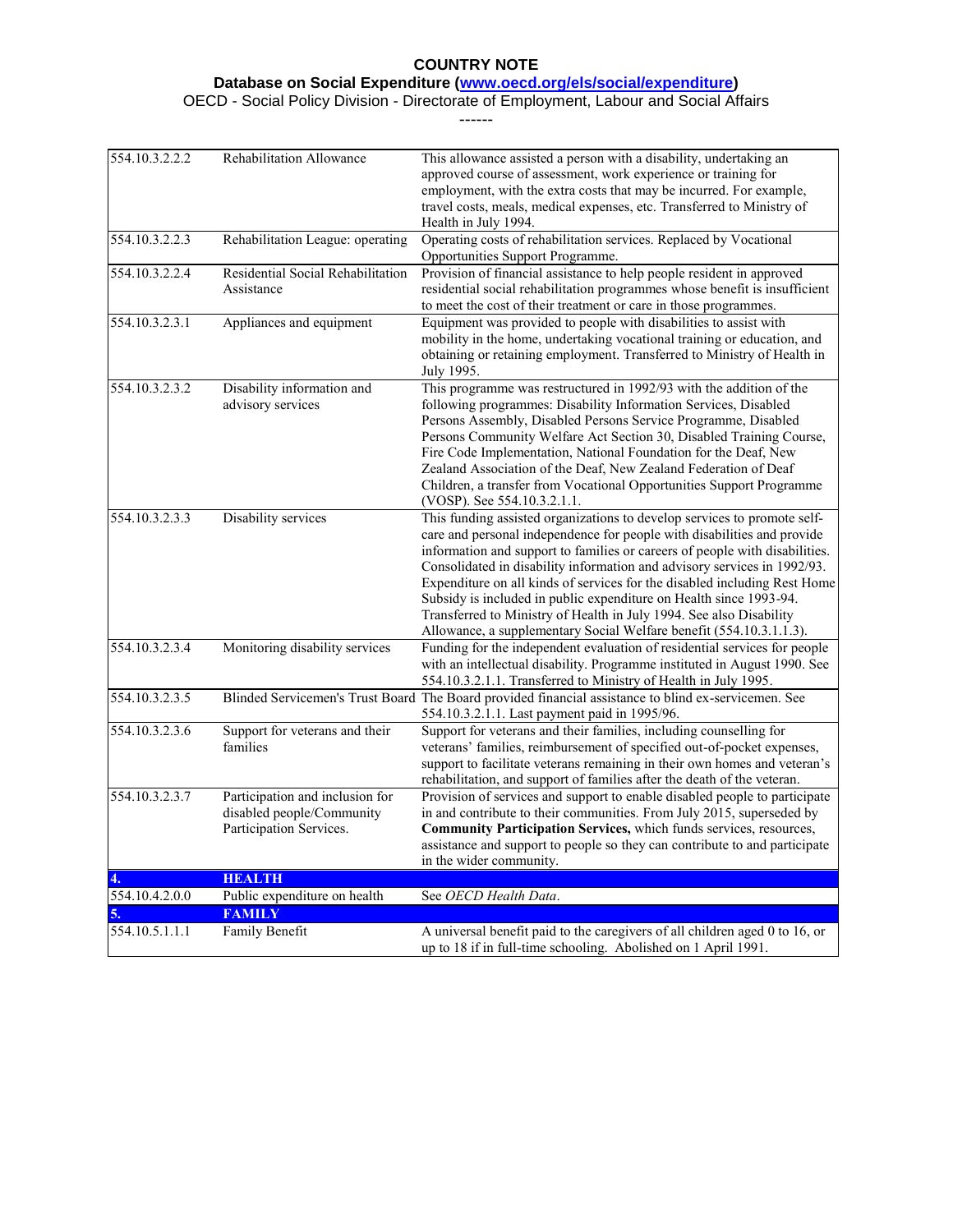**Database on Social Expenditure [\(www.oecd.org/els/social/expenditure\)](http://www.oecd.org/els/social/expenditure/SOCX)**

OECD - Social Policy Division - Directorate of Employment, Labour and Social Affairs

| 554.10.5.1.1.2              | Family Support Tax Credit     | Introduced on 1 October 1986, Family Support is a tax credit<br>administered by the Inland Revenue Department. Annual payment levels<br>for individuals depend on their actual annual income. Family Support<br>may be paid by way of direct weekly payments to benefit recipients,<br>through a reduced tax rate on PAYE taxed earnings or as a lump sum at<br>the time annual taxation liability is determined. Those who have received<br>direct payments or benefited from a lower tax rate on earnings during the<br>tax year are required to repay any excess over entitlement once annual<br>tax liabilities are fixed at the end of the tax year. Prior to April 1994,<br>Family Support assessed on tax returns was included with Income Tax<br>(refunds) and was not separately identifiable. Transferred to Family Tax<br>Credit (554.10.5.1.1.3) from 2007.                                                                                                                                                                                          |
|-----------------------------|-------------------------------|------------------------------------------------------------------------------------------------------------------------------------------------------------------------------------------------------------------------------------------------------------------------------------------------------------------------------------------------------------------------------------------------------------------------------------------------------------------------------------------------------------------------------------------------------------------------------------------------------------------------------------------------------------------------------------------------------------------------------------------------------------------------------------------------------------------------------------------------------------------------------------------------------------------------------------------------------------------------------------------------------------------------------------------------------------------|
| 554.10.5.1.1.3              | Family Tax Credit             | Family Support payments made to beneficiaries and non-beneficiaries<br>during the year (expenses incurred pursuant to section 185 of the Tax<br>Administration Act 1994). The Family Tax Credit is a payment made to<br>low-income families where at least one parent is in paid employment.<br>Family, Child, and Parental tax credits all require a degree of<br>independence from state support, and are aimed at working families.<br>They are paid to two parent families where a minimum of 30 hours a<br>week is worked or to a sole parent family where at least 20 hours per<br>week is worked. Known as the Family Tax Credit from 2000. Prior to<br>this, known as the Guaranteed Minimum Family Income (GMFI). The<br>Family Tax Credit is a payment made to low-income families where at<br>least one parent is in paid employment. Expenditure on GMFI is included<br>in expenditure on Family Support up to 1998. Transferred to Family<br>Support Tax Credit (554.10,5.1.1.2) in 2006, and to Family Tax Credit<br>$(554.10.5.1.1.3)$ from 2007. |
| 554.10.5.1.1.4              | Family Care                   | Established in December 1984, Family Care provided financial assistance<br>to families of low and moderate income earners. The actual amount of<br>this payment was dependent upon family size and the weekly family<br>income. Replaced with Family Support Tax Credit on 1 October 1986.                                                                                                                                                                                                                                                                                                                                                                                                                                                                                                                                                                                                                                                                                                                                                                       |
| $554.10.5.1.\overline{1.5}$ | Family Benefit capitalization | Under certain conditions, a lump sum could be obtained as advance<br>Family Benefit to buy or alter a family home. It is no longer available<br>since Family Benefit has been discontinued.                                                                                                                                                                                                                                                                                                                                                                                                                                                                                                                                                                                                                                                                                                                                                                                                                                                                      |
| 554.10.5.1.1.6              | Child Tax Credit              | Provides extra assistance for low to middle income families who are not<br>dependent on the State for financial support (expenses incurred pursuant<br>to section 185 of the Tax Administration Act 1994). Known as the Child<br>Tax Credit from 2000. Formerly known as the Independent Family Tax<br>Credit.                                                                                                                                                                                                                                                                                                                                                                                                                                                                                                                                                                                                                                                                                                                                                   |
| 554.10.5.1.1.7              | Parental Tax Credit           | Provides support for eligible working families with a new child, for the<br>first eight weeks. Expenses incurred pursuant to section 185 of the Tax<br>Administration Act 1994.                                                                                                                                                                                                                                                                                                                                                                                                                                                                                                                                                                                                                                                                                                                                                                                                                                                                                  |
| 554.10.5.1.1.8              | In Work Payment               | Extra assistance for low to middle income families where the person<br>works a minimum of 20 hours per week and does not have a partner, or a<br>person and their partner work a minimum of 30 hours per week (expenses<br>incurred pursuant to section 185 of the Tax Administration Act 1994).                                                                                                                                                                                                                                                                                                                                                                                                                                                                                                                                                                                                                                                                                                                                                                 |
| 554.10.5.1.1.9              | Minimum Family Tax Credit     | Extra payment made to families where at least one parent is working for<br>salary or wages (expenses incurred pursuant to section 185 of the Tax<br>Administration Act 1994).                                                                                                                                                                                                                                                                                                                                                                                                                                                                                                                                                                                                                                                                                                                                                                                                                                                                                    |
| 554.10.5.1.2.1              | Maternity and parental Leave  | Maternity and parental leave is paid to parents for up to 14 weeks while<br>they take parental leave from their job(s). The payments go towards the<br>loss of income that working mothers experience when they take parental<br>leave from work to care for a new baby. The maximum payment is<br>\$357.30 gross per week or 100% of normal gross pay, whichever is the<br>lower. Paid Parental Leave Payments made to parents eligible under the<br>Parental Leave and Employment Protection Act 1987.                                                                                                                                                                                                                                                                                                                                                                                                                                                                                                                                                         |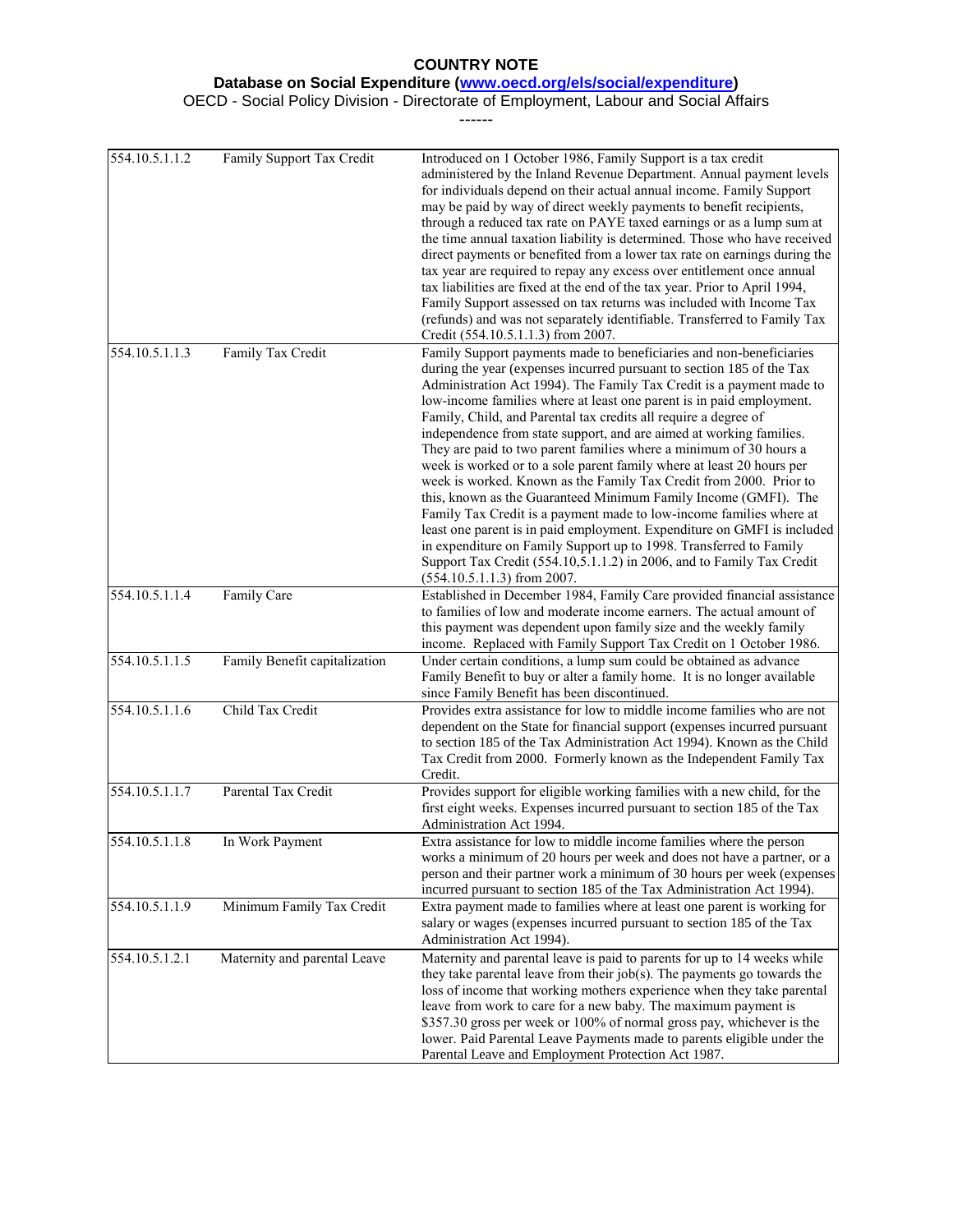#### **Database on Social Expenditure [\(www.oecd.org/els/social/expenditure\)](http://www.oecd.org/els/social/expenditure/SOCX)**

OECD - Social Policy Division - Directorate of Employment, Labour and Social Affairs

| 554.10.5.1.3.1 | Extraordinary Care Fund                                  | Assistance to carers receiving the Orphan's Benefit or<br>Unsupported Child's Benefit to assist with the costs of<br>children in their care who are either experiencing difficulties<br>that significantly impact on their development, or who are<br>showing promise.                                                                                                                                                                                                                                                                                                                                                                                                                                                           |
|----------------|----------------------------------------------------------|----------------------------------------------------------------------------------------------------------------------------------------------------------------------------------------------------------------------------------------------------------------------------------------------------------------------------------------------------------------------------------------------------------------------------------------------------------------------------------------------------------------------------------------------------------------------------------------------------------------------------------------------------------------------------------------------------------------------------------|
| 554.10.5.1.3.2 | Domestic Purposes Benefit                                | Provision of income support for sole parents, caregivers or<br>women alone, whose domestic circumstances exclude them<br>from fully participating in the labour force. Paid in<br>accordance with the criteria set out in the Social Security Act<br>1964. Since 1 April 2005, the child component of this benefit<br>has been part of the Family Tax Credit. From July 2013,<br>superseded by Sole Parent Support (for recipients whose<br>youngest dependent child is aged under 14 years), Supported<br>Living Payment (for recipients caring for someone with a<br>health condition or disability) and Jobseeker Support (for<br>recipients without children or whose youngest dependent<br>child is aged 14 years or over). |
| 554.10.5.1.3.3 | Sole Parent Support                                      | Provision of means-tested income support to sole parents with<br>one or more dependent children aged under 14 years. Includes<br>parents with children aged under 14 years who have lost the<br>support of their partner because their partner has been<br>imprisoned or is subject to release or detention conditions that<br>prevent employment. From July 2013, superseded Domestic<br>Purposes Benefits for sole parents with one or more<br>dependent children aged under 14 years. Paid in accordance<br>with the criteria set out in the Social Security Act 1964.                                                                                                                                                        |
| 554.10.5.2.1.1 | Childcare Assistance                                     | Provision of assistance with the costs of childcare that meets<br>specific quality guidelines, and where parents meet activity<br>and income criteria pursuant to the Social Security (Childcare<br>Assistance) Regulations 2004. Activity criteria include<br>parents who are in employment, training or participating in an<br>organized activity to allow their children access to approved<br>early childhood services or out-of-school care and school<br>holiday programmes.                                                                                                                                                                                                                                               |
| 554.10.5.2.1.2 | Out of School Care Programmes                            | Provision of financial assistance with the establishment<br>and/or operating costs of Out of School Care and Recreation<br>(OSCAR) programmes that have been approved by the<br>Department of Child, Youth and Family.                                                                                                                                                                                                                                                                                                                                                                                                                                                                                                           |
| 554.10.5.2.1.3 | Early Childhood Education<br>Subsidies                   | Subsidies to early childhood education (ECE) services for<br>children under six years of age from licensed and chartered<br>ECE services (including centres and chartered home-based<br>care networks) and from license-exempt and certificated<br>centres.                                                                                                                                                                                                                                                                                                                                                                                                                                                                      |
| 554.10.5.2.1.4 | Early Childhood Education Grants                         | Assistance provided to ECE groups for the establishment of<br>new ECE centres or to increase the capacity of existing ECE<br>centres. Assistance can also be given to improve the standard<br>of accommodation in existing centres. Early Childhood<br>Education Grants superseded by Early Childhood Education<br>Subsidies from 1 July 2010.                                                                                                                                                                                                                                                                                                                                                                                   |
| 554.10.5.2.1.5 | Support to Early Childhood<br><b>Education Providers</b> | Assistance to early childhood education services and other<br>bodies corporate in the provision for child places for early<br>childhood education. Priority is given to providers in<br>communities that have low levels of participation in early<br>childhood education, to increase the number of places and<br>therefore the availability of early childhood education.                                                                                                                                                                                                                                                                                                                                                      |
| 554.10.5.2.1.6 | <b>Supporting Parenting</b>                              | Purchasing delivery of specific programmes, advice and<br>support which enhances the role of parents/caregivers in the<br>development of their children, and promotes the value of<br>quality education experiences.                                                                                                                                                                                                                                                                                                                                                                                                                                                                                                             |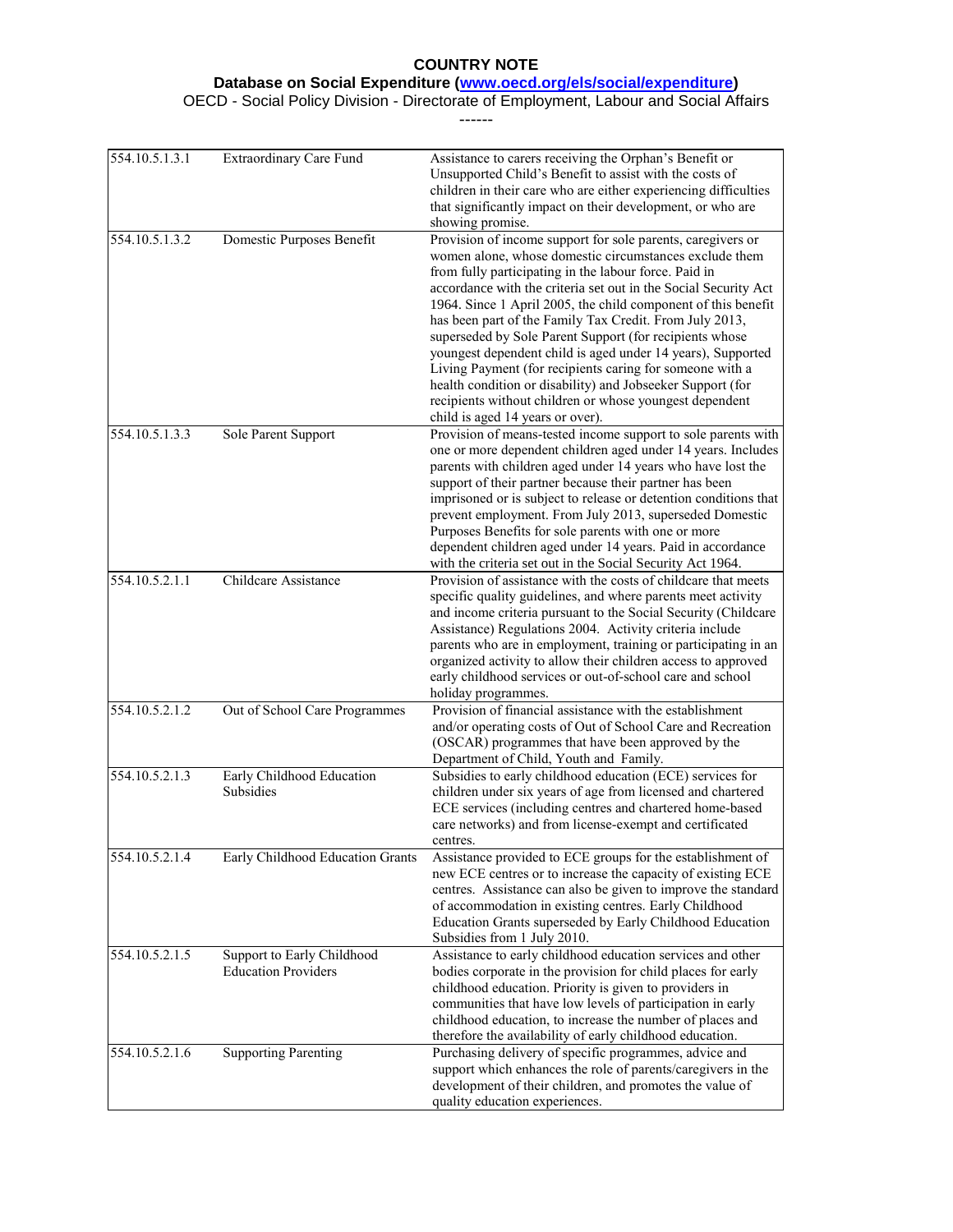#### **Database on Social Expenditure [\(www.oecd.org/els/social/expenditure\)](http://www.oecd.org/els/social/expenditure/SOCX)**

OECD - Social Policy Division - Directorate of Employment, Labour and Social Affairs

| 554.10.5.2.1.7  | Improving Children's Participation<br>in Education                                         | provision of programmes and services which enable children<br>to better engage and participate in                                                                                                                                                                                                                                       |
|-----------------|--------------------------------------------------------------------------------------------|-----------------------------------------------------------------------------------------------------------------------------------------------------------------------------------------------------------------------------------------------------------------------------------------------------------------------------------------|
| 554.10.5.2.3.1  | Aid to families                                                                            | Family services programmes gave funding assistance to<br>community organizations operating social work or family<br>support services. All these programmes have been<br>restructured and since 1994, are included in various<br>programmes under services to families in need of support<br>$554.10.5.2.2.7. - 554.10.5.2.2.15.$        |
| 554.10.5.2.3.2  | CYPF grant programme                                                                       | Funding assistance to community organizations operating<br>social work or family support services. All these programmes<br>have been restructured and since 1994, are included in<br>various programmes under services to families in need of<br>support 554.10.5.2.2.7. - 554.10.5.2.2.15.                                             |
| 554.10.5.2.3.3  | Commissioner for Children                                                                  | The Office of the Commissioner for Children was established as<br>an independent body under the Children, Young Persons and<br>Their Families Act 1989 (s411) to monitor and review policy and<br>practice under the Act, promote the welfare of children and<br>young people and ensure that their rights are recognized.              |
| 554.10.5.2.3.7  | Child and youth support and<br>rehabilitation (services to<br>families in need of support) | Planned activities and rehabilitation programmes for children and<br>young people who are assessed as being at risk or by referral<br>agencies or approved service providers.                                                                                                                                                           |
| 554.10.5.2.3.8  | families in need of support)                                                               | Counselling therapy (services to Crisis and post-crisis counseling and therapy, in-depth advice and<br>assistance to individuals and families in difficulties with<br>particular needs.                                                                                                                                                 |
| 554.10.5.2.3.9  | (services to families in need of<br>support)                                               | Co-coordinated Family Services Co-coordinated Family Services, previously Family services<br>centers (operating), are services targeted towards at risk families<br>with children aged zero to six years. The goal is to improve life<br>outcomes for children where social and family circumstances put<br>good life outcomes at risk. |
| 554.10.5.2.3.10 | Family/Whanau home-based<br>support (services to families in<br>need of support)           | Family/whanau home-based support services (delivered<br>predominantly in the home). This includes social work support<br>and practical assistance for at-risk children, young people and<br>their families.                                                                                                                             |
| 554.10.5.2.3.11 | Family/Whanau life skills<br>(services to families in need of<br>support)                  | Family/whanau life skills development programmes which<br>include family living skills development for groups of individuals<br>and families, with services delivered predominantly outside the<br>clients' homes.                                                                                                                      |
| 554.10.5.2.3.12 | Family/Whanau resource<br>development (services to<br>families in need of support)         | This programme came about as a restructuring in 1993-94 of<br>family support services under the heading Services to Families<br>under Stress. See also 554.10.5.2.2.1.                                                                                                                                                                  |
| 554.10.5.2.3.13 |                                                                                            | International Year of the Family Contributes to the purchase of various programmes to promote<br>services for families available in the Government and voluntary<br>sectors, and also to the purchase of programmes to promote<br>families' access to these services.                                                                   |
| 554.10.5.2.3.14 | Residential care (services to<br>families in need of support)                              | Residential care services that provide out-of-family care<br>placements and/or supervision arrangements for children and<br>young people in need of care and protection.                                                                                                                                                                |
| 554.10.5.2.3.15 | Training in CYPFS Act<br>(services to families in need of<br>support)                      | Training for non-Governmental organizations in the requirements<br>of the amendments to the Children, Young Persons and their<br>Families Act 1989.                                                                                                                                                                                     |
| 554.10.5.2.3.16 | Education and prevention<br>services                                                       | Purchase of education and prevention programmes and initiatives<br>that aim to provide skills to children, young people and families<br>who are at risk of harm or abuse, which will help them reduce the<br>risk of that abuse or harm.                                                                                                |
| 554.10.5.2.3.17 | Family wellbeing services                                                                  | Purchase of services that aim to improve the life outcomes for<br>children, young people and families through support and<br>development programmes, and programmes that will prevent any<br>future harm or abuse.                                                                                                                      |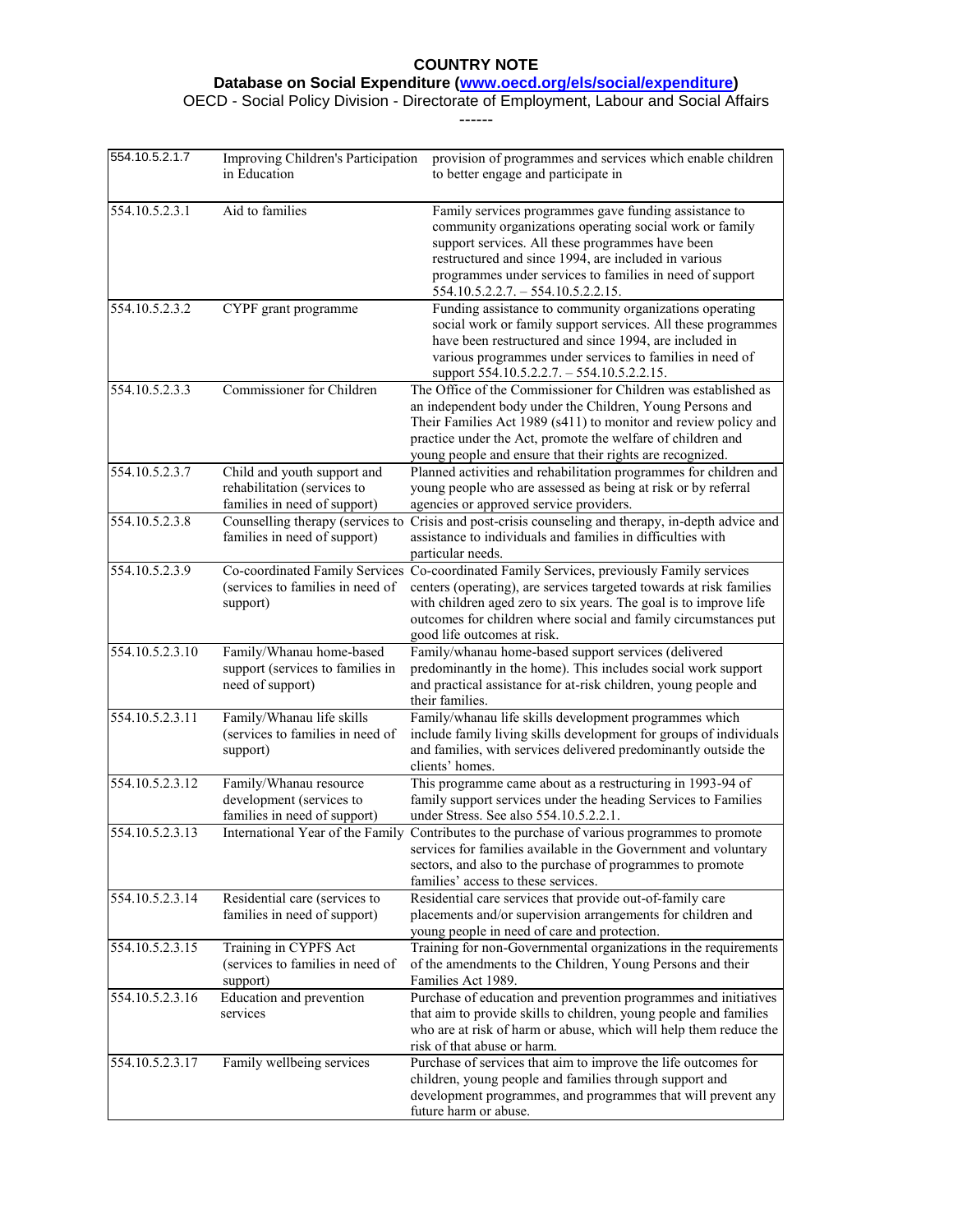**Database on Social Expenditure [\(www.oecd.org/els/social/expenditure\)](http://www.oecd.org/els/social/expenditure/SOCX)**

| 554.10.5.2.3.18 | Counselling and rehabilitation | Purchase of services, including family counseling and other post- |
|-----------------|--------------------------------|-------------------------------------------------------------------|
|                 | services                       | crisis interventions, towards the wellbeing of children, young    |
|                 |                                | people and families who have suffered harm and abuse or other     |
|                 |                                | forms of family breakdown. The programme also provides for        |
|                 |                                | support to the perpetrators of harm and abuse.                    |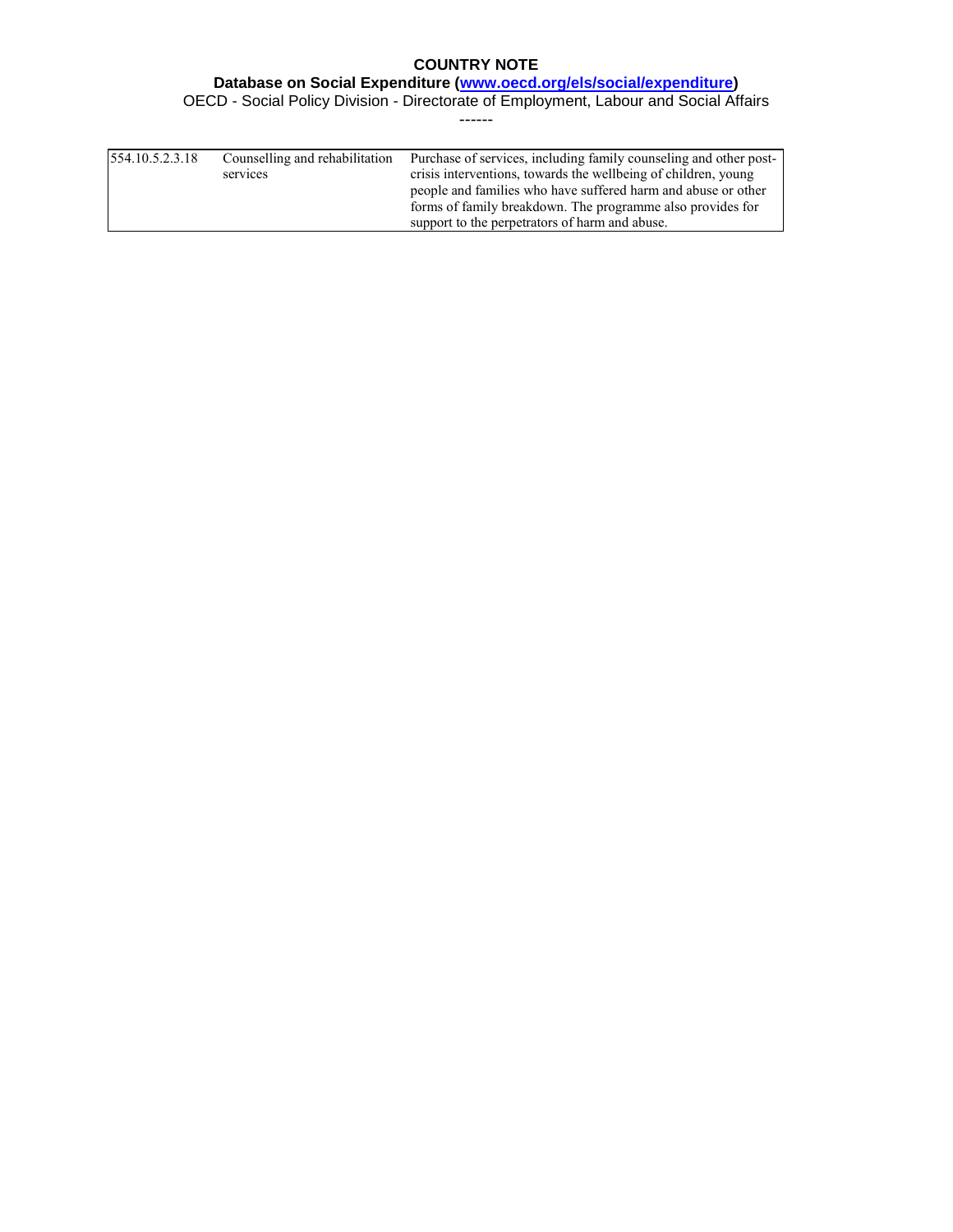#### **Database on Social Expenditure [\(www.oecd.org/els/social/expenditure\)](http://www.oecd.org/els/social/expenditure/SOCX)**

| 554.10.5.2.3.19 | Families Commission                                                                    | Funding of the Families Commission to provide services that<br>promote the interests of the full range of New Zealand families,<br>promote better understanding of family issues and needs amongst<br>government agencies and in the wider community, and to undertake a                                                                                                                                                                                                                                                                                                                                                                                                                                                                                           |
|-----------------|----------------------------------------------------------------------------------------|--------------------------------------------------------------------------------------------------------------------------------------------------------------------------------------------------------------------------------------------------------------------------------------------------------------------------------------------------------------------------------------------------------------------------------------------------------------------------------------------------------------------------------------------------------------------------------------------------------------------------------------------------------------------------------------------------------------------------------------------------------------------|
|                 |                                                                                        | research programme.                                                                                                                                                                                                                                                                                                                                                                                                                                                                                                                                                                                                                                                                                                                                                |
| 554.10.5.2.3.20 | Care and Protection<br>Services                                                        | Provision of social work and support services to promote the well-<br>being of children, young people and their families who are or have<br>been in contact with the care system. Social work and services<br>undertaken include care and protection services, services for the<br>development of potential of such children and young people, and the<br>provision of education and advice to help prevent child abuse and<br>neglect.                                                                                                                                                                                                                                                                                                                            |
| 554.10.5.2.3.21 |                                                                                        | Early and Intensive Intervention intake assessments and early and intensive intervention services for<br>children and young people exhibiting needs                                                                                                                                                                                                                                                                                                                                                                                                                                                                                                                                                                                                                |
| 554.10.5.2.3.22 | Prevention                                                                             | prevention and awareness programmes and services to identify and<br>support children, young people and their families at risk of poor life                                                                                                                                                                                                                                                                                                                                                                                                                                                                                                                                                                                                                         |
| 554.10.5.2.3.23 | Statutory Intervention and<br>Transition                                               | provision of statutory care and youth justice services, and services to<br>transition children and young people from                                                                                                                                                                                                                                                                                                                                                                                                                                                                                                                                                                                                                                               |
| 554.10.5.2.3.24 | Youth Suicide Prevention<br>Information Services/Rangitahi<br>Maori Suicide Prevention | Provision of a community based programme to contribute to youth<br>suicide prevention. Transferred to Vote Health (Ministry of Health)<br>in July 2005 as part of the transfer of administrative responsibility for<br>the New Zealand Suicide Prevention Strategy. Transferred to Te Puni<br>Kokiri (Ministry of Māori Development in July 2015.                                                                                                                                                                                                                                                                                                                                                                                                                  |
| 554.10.5.2.3.25 | Supporting Victims and<br>Perpetrators of Family and<br>Sexual Violence                | services that support victims of family and sexual violence, and<br>address                                                                                                                                                                                                                                                                                                                                                                                                                                                                                                                                                                                                                                                                                        |
| 6.              | <b>ACTIVE LABOUR MARKET PROGRAMMES</b>                                                 |                                                                                                                                                                                                                                                                                                                                                                                                                                                                                                                                                                                                                                                                                                                                                                    |
|                 | See OECD Labour Market<br>Policy database.                                             |                                                                                                                                                                                                                                                                                                                                                                                                                                                                                                                                                                                                                                                                                                                                                                    |
|                 | <b>UNEMPLOYMENT</b>                                                                    |                                                                                                                                                                                                                                                                                                                                                                                                                                                                                                                                                                                                                                                                                                                                                                    |
| 554.10.7.1.1.1  | Unemployment Benefit and<br><b>Emergency Unemployment</b><br>Benefit                   | Unemployment benefits are payable to unemployed persons aged 18<br>years and over (or 16 years and over if married with dependent<br>children) who are available for and seeking full-time work, and are<br>taking steps to find it. Paid in accordance with the criteria set out in<br>the Social Security Act 1964. Since 1 April 2005, the child<br>component of this benefit has been part of the Family Tax Credit.<br>From July 2013, superseded by Jobseeker Support.                                                                                                                                                                                                                                                                                       |
| 554.10.7.1.1.2  | Independent Youth Benefit                                                              | Independent Youth Benefit was for 16 or 17-year-olds, either at<br>secondary school or unemployed and seeking work, who for some<br>reason cannot live with their parents or be supported by them. Paid in<br>accordance with the criteria set out in the Social Security Act 1964.<br>From August 2012, superseded by Youth Payment/ Young Parent<br>Payment.                                                                                                                                                                                                                                                                                                                                                                                                     |
| 554.10.7.1.1.3  | <b>Training Benefit</b>                                                                | Financial assistance to unemployed people who are undertaking<br>approved training. Included in Integrated Training section of the<br>Active Labour Market Programmes database until SOCX 2016.<br>Superseded from July 2013 by Jobseeker Support - Work Ready<br>(Training).                                                                                                                                                                                                                                                                                                                                                                                                                                                                                      |
| 554.10.7.1.1.4  | Youth Payment/Young Parent<br>Payment                                                  | Provision of income support and incentive payments for:<br>- people aged 16-18 years who are currently unemployed but are<br>in/available for full-time education, training or work-based learning<br>and where it is inappropriate for them to obtain financial support<br>from their parents<br>- parents aged $16 - 19$ who are currently unemployed but who are in<br>or available for full-time education, training or work-based learning.<br>Paid in accordance with the criteria set out in the Social Security Act<br>1964. Superseded Independent Youth Benefit from August 2012;<br>broadened over 2017 to encompass young parents aged $16 - 20$ years,<br>and to allow other young people to retain these payments for an<br>additional three months. |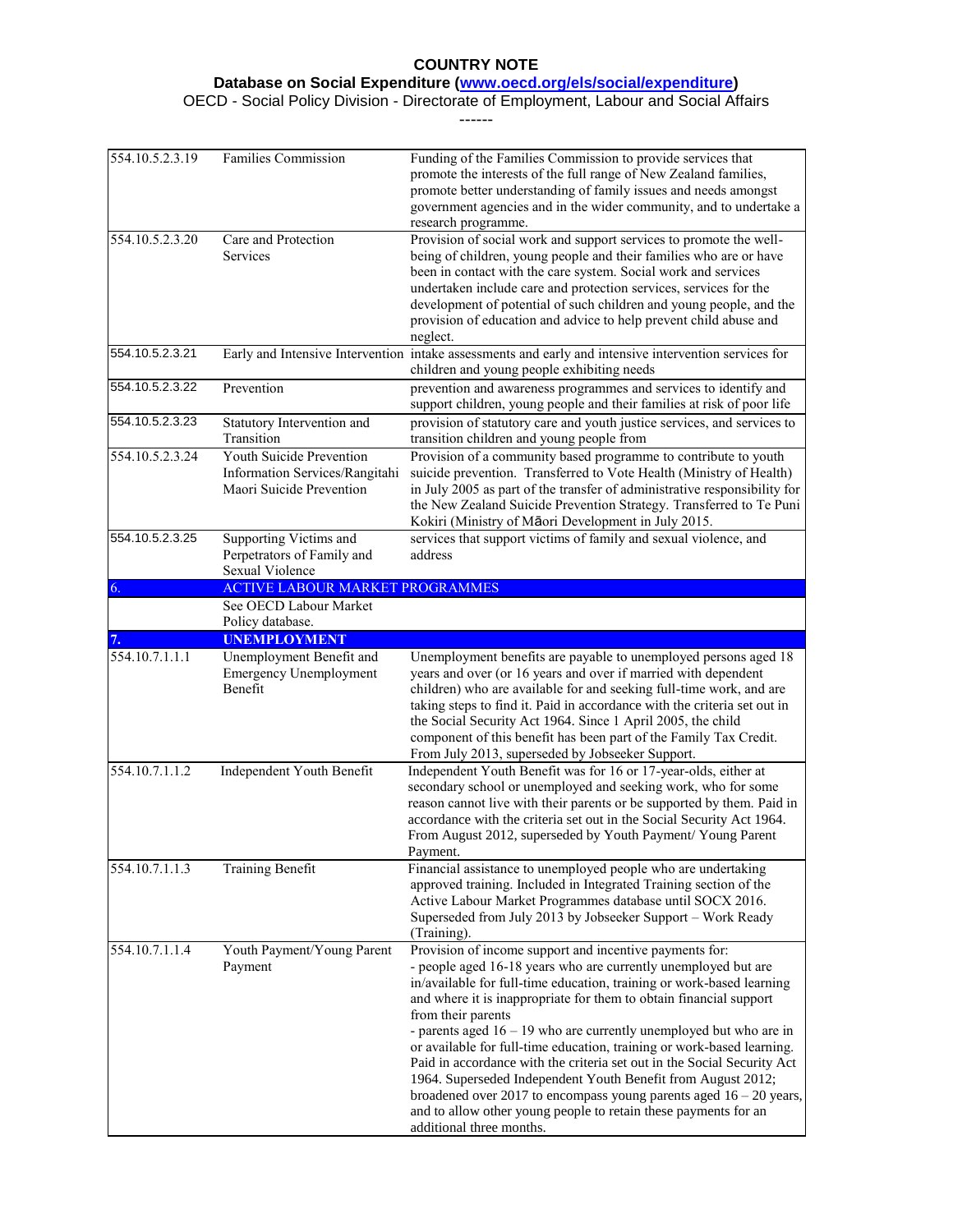**Database on Social Expenditure [\(www.oecd.org/els/social/expenditure\)](http://www.oecd.org/els/social/expenditure/SOCX)**

| 554.10.7.1.1.5  | Jobseeker Support - Work                                                      | Provision of income support for working-aged people who:                                                                            |
|-----------------|-------------------------------------------------------------------------------|-------------------------------------------------------------------------------------------------------------------------------------|
|                 | Ready                                                                         | - are available for and seeking full-time employment                                                                                |
|                 |                                                                               | - have taken reasonable steps to find, and be able to undertake,                                                                    |
|                 |                                                                               | employment.<br>Paid in accordance with the criteria set out in the Social Security Act                                              |
|                 |                                                                               | 1964. From July 2013, superseded Unemployment Benefit and                                                                           |
|                 |                                                                               | Training Benefit.                                                                                                                   |
| 554.10.7.1.1.6  | Seasonal Work Assistance                                                      | Seasonal Work Assistance involves reimbursement for income lost                                                                     |
|                 |                                                                               | by workers in approved seasonal work due to adverse weather.                                                                        |
|                 |                                                                               | Payments are available to formerly unemployed people within six                                                                     |
|                 |                                                                               | months of leaving the benefit system to undertake paid seasonal                                                                     |
|                 |                                                                               | work.                                                                                                                               |
| 554.10.7.1.1.7  | Earthquake Support                                                            | Earthquake Support includes Earthquake Employment Support                                                                           |
|                 |                                                                               | Package and Earthquake Job Loss Cover. Earthquake Employment                                                                        |
|                 |                                                                               | Support Package provided a shorter-term (up to three months) top-up                                                                 |
|                 |                                                                               | for wages paid to employees whose jobs were being held open for<br>them but were unable to work because of damage from the 22       |
|                 |                                                                               | February 2011 Christchurch earthquake or because of the exclusion                                                                   |
|                 |                                                                               | zone set up following that event. Earthquake Job Loss Cover                                                                         |
|                 |                                                                               | provided short-term assistance (up to 8 weeks) to people whose jobs                                                                 |
|                 |                                                                               | were lost when their workplace was closed because of the 22                                                                         |
|                 |                                                                               | February 2011 Christchurch earthquake.                                                                                              |
| 554.10.7.1.1.8  | <b>RENA Support Subsidy</b>                                                   | A short-term (up to six weeks) top up for wages paid to retain                                                                      |
|                 |                                                                               | employees who were unable to work because their workplace was                                                                       |
|                 |                                                                               | closed by the exclusion zone following the oil spill from the cargo                                                                 |
|                 |                                                                               | ship RENA in October 2011.                                                                                                          |
| 554.10.7.1.1.9  | Kaikoura/Hurunui Earthquake                                                   | Earthquake Support includes Earthquake Employment Support                                                                           |
|                 | Support (Nov 16)                                                              | Package and Earthquake Job Loss Cover. Earthquake Employment                                                                        |
|                 |                                                                               | Support Package provided a shorter-term (up to three months) top-up                                                                 |
|                 |                                                                               | for wages paid to employees whose jobs were being held open for<br>them but were unable to work because of damage from the November |
|                 |                                                                               | 2016 earthquake or because of the exclusion zone set up following                                                                   |
|                 |                                                                               | that event. Earthquake Job Loss Cover provided short-term assistance                                                                |
|                 |                                                                               | (up to 8 weeks) to people whose jobs were lost when their workplace                                                                 |
|                 |                                                                               | was closed because of the November 2016 earthquake.                                                                                 |
| 8.              | <b>HOUSING</b>                                                                |                                                                                                                                     |
| 554.10.8.2.1.1. | Additional benefit                                                            | Up to 1980-81, this benefit provided additional income to people                                                                    |
|                 |                                                                               | receiving income support that had limited income and cash assets and                                                                |
|                 |                                                                               | had high accommodation costs.                                                                                                       |
| 554.10.8.2.1.2  | Accommodation Benefit: non-                                                   | Accommodation Benefit (special) was available from 1985-86 to                                                                       |
|                 | beneficiaries                                                                 | 1992-93 to persons not receiving a benefit but had low incomes, for                                                                 |
|                 |                                                                               | help with rent or board.                                                                                                            |
| 554.10.8.2.1.3. | <b>Accommodation Benefit:</b>                                                 | Accommodation Benefit was available from 1981-82 to 1992-93 for                                                                     |
|                 | beneficiaries                                                                 | beneficiaries who had high accommodation outgoings.                                                                                 |
| 554.10.8.2.1.4  | Accommodation Supplement:                                                     | Same definition as for 554.10.8.2.1.6.                                                                                              |
|                 | and 554.10.8.2.1.5 non-beneficiaries (8.2.1.4) and<br>beneficiaries (8.2.1.5) |                                                                                                                                     |
| 554.10.8.2.1.6  | Accommodation Supplement:                                                     | Accommodation Supplement replaced Accommodation Benefit in                                                                          |
|                 | beneficiaries and non-                                                        | 1993. It assists people with limited income and limited cash assets to                                                              |
|                 | beneficiaries                                                                 | pay accommodation costs above a threshold. The level of assistance                                                                  |
|                 |                                                                               | is dependent upon where one lives and one's family circumstances.                                                                   |
|                 |                                                                               | Transferred to Accommodation Assistance from 2008.                                                                                  |
| 554.10.8.2.1.7  | Accommodation assistance                                                      | Means tested financial assistance to cover accommodation costs, paid                                                                |
|                 |                                                                               | in accordance with the criteria set out in the Social Security Act 1964                                                             |
|                 |                                                                               | and delegated legislation issued under that Act. Limited to the                                                                     |
|                 |                                                                               | Accommodation Supplement, Special Transfer Allowance and Away                                                                       |
|                 |                                                                               | from Home Allowance.                                                                                                                |
| 554.10.8.2.2.8  | <b>Tenure Protection</b>                                                      | Provision of assistance with accommodation costs to recipients of the                                                               |
|                 | Allowance/Special Transfer                                                    | Special Transfer Allowance prior to November 2000, and to former                                                                    |
|                 | Allowance                                                                     | Tenure Protection Allowance recipients who ceased to be eligible                                                                    |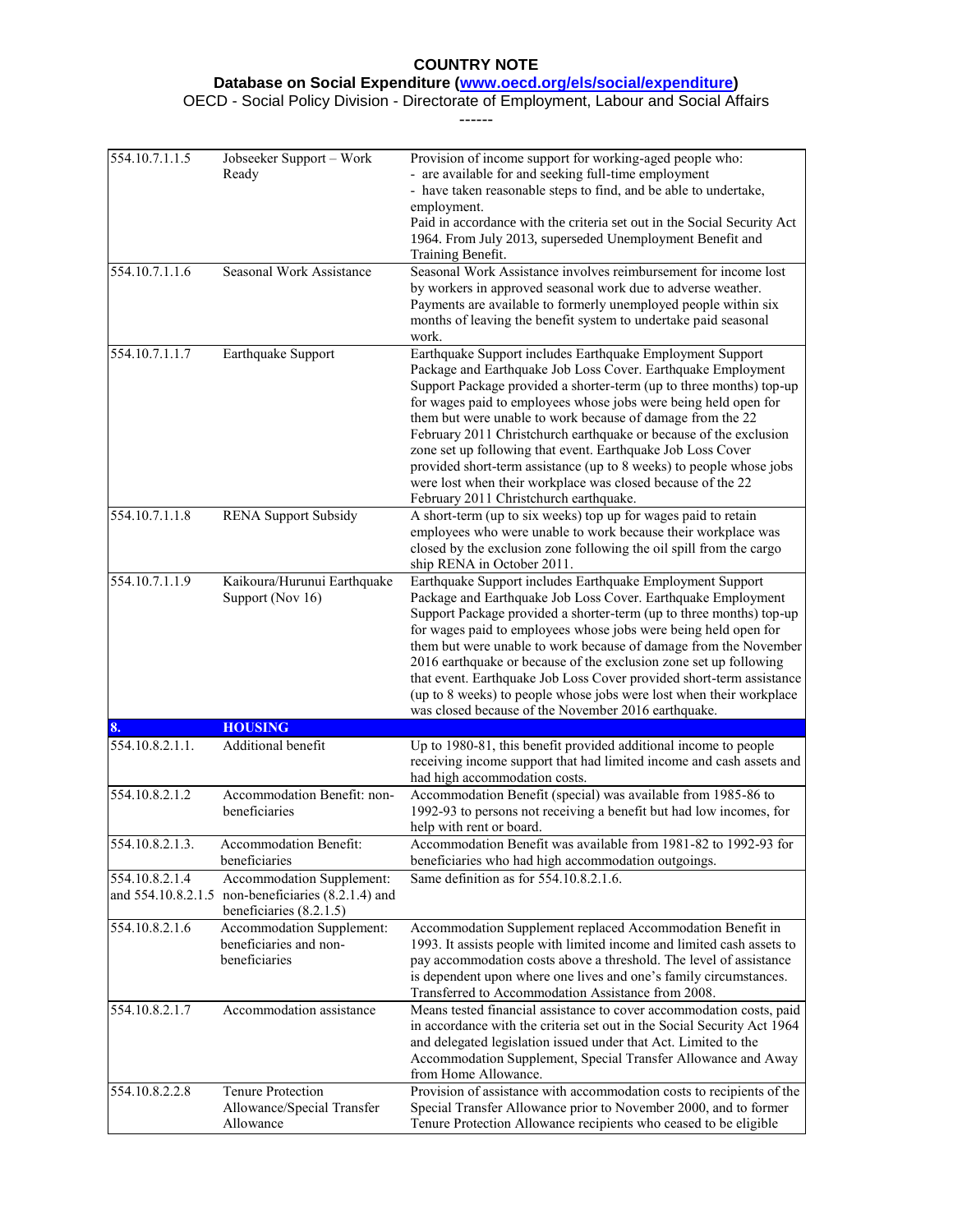#### **Database on Social Expenditure [\(www.oecd.org/els/social/expenditure\)](http://www.oecd.org/els/social/expenditure/SOCX)**

OECD - Social Policy Division - Directorate of Employment, Labour and Social Affairs

|                 |                                                                                 | because their HNZC house was sold to a private landlord.<br>Transferred to Accommodation Assistance from 2008.                                                                                                                                                                                       |
|-----------------|---------------------------------------------------------------------------------|------------------------------------------------------------------------------------------------------------------------------------------------------------------------------------------------------------------------------------------------------------------------------------------------------|
| 554.10.8.2.2.1  | Rest Home Subsidy                                                               | This subsidy helps with the costs of providing care for eligible<br>elderly people in a rest home. Prior to 1992-93 most of the<br>expenditure on rest home subsidy was included under National<br>Superannuation. From 1994-1995, Rest Home Subsidy is included in<br>Public Expenditure on Health. |
|                 |                                                                                 |                                                                                                                                                                                                                                                                                                      |
| 554.10.8.2.2.2  | Community housing lending<br>subsidy                                            | Provides a subsidy to community organisations for the purchase of<br>housing for people with special needs and properties for community<br>welfare services.                                                                                                                                         |
| 554.10.8.2.2.3  | Community housing rental<br>subsidy/ Community housing<br>rent relief programme | Provides a subsidy to community organisations for the rental of<br>housing for people with special needs and properties for community<br>welfare services. Superseded from July 2015 by Community Housing<br>Rent Relief Programme.                                                                  |
| 554.10.8.2.2.4  | Community Group Housing<br>Market Rent Top-Up                                   | provision of funding to the Housing New Zealand Corporation to pay<br>the difference between the contracted rent with the Community Group<br>Housing provider and market rent for the leased properties.                                                                                             |
| 554.10.8.2.2.5  | Community housing (services to<br>promote community welfare)                    | Contributes to the funding of residential (Justice related) and non-<br>residential (Education-related) accommodation.                                                                                                                                                                               |
| 554.10.8.2.2.6  | <b>Emergency Housing Response</b>                                               | Activities related to the provision of emergency housing support for<br>eligible individuals and families in high need areas.                                                                                                                                                                        |
| 554.10.8.2.2.8  | Places                                                                          | Provision of Transitional Housing supporting transitional housing providers to provide transitional<br>housing places.                                                                                                                                                                               |
| 554.10.8.2.2.9  | <b>Transitional Housing Services</b>                                            | funding of payments to transitional housing providers on a per<br>household basis to cover tenancy and property                                                                                                                                                                                      |
| 554.10.8.2.2.10 | Housing Assistance                                                              | Payments made to HNZC and other mortgage providers to compensate<br>for the difference between the cost of funds and the rate at which funds<br>are lent, and provide write-off for loans.                                                                                                           |
| 554.10.8.2.2.11 | Income-related rents subsidy                                                    | Subsidy provided to HNZC to compensate for the difference between<br>assessed income-related and market rents. Income-related rents were<br>reinstated in 2000. Not separately identifiable in pre-1993 housing<br>expenditure.                                                                      |
| 554.10.8.2.2.12 | Wellington City Council<br>housing assistance                                   | This appropriation is limited to assisting the Wellington City Council<br>upgrade its social housing portfolio under the terms of a Deed of Grant<br>entered into between the Crown, Housing New Zealand Corporation<br>and the Council.                                                             |
| 554.10.8.2.2.13 | <b>Contracted Housing Support</b><br>Service                                    | Purchase of education, support and other services from third-party and<br>iwi providers, by Housing New Zealand Corporation, to support target<br>groups into improved housing oucomes.                                                                                                              |
| 554.10.8.2.2.12 | Housing Support Package                                                         | Provision of incentives, products and services to help households who<br>have lower housing need and are in social housing or are seeking<br>housing to access and retain alternative housing solutions.                                                                                             |
| 554.10.8.2.2.15 | Canterbury Earthquake<br><b>Emergency and Temporary</b><br>Accommodation        | Operating expenses on emergency and temporary accommodation for<br>people displaced by the Canterbury earthquake.                                                                                                                                                                                    |
| 554.10.8.2.2.16 | Canterbury Earthquake Short-<br>term housing assistance                         | Acquisition and management of short-term accommodation for people<br>displaced by the Canterbury earthquake.                                                                                                                                                                                         |
| 554.10.8.2.2.18 | Temporary Accommodation<br>Housing Initatives - Operations                      | funding of operational expenses incurred on temporary accommodation<br>supply                                                                                                                                                                                                                        |
| 554.10.8.2.2.19 | Part payment of rent to social<br>housing providers                             | Part-purchase of tenancies from social housing providers.                                                                                                                                                                                                                                            |
| 554.10.8.2.2.20 | Social Housing Purchasing                                                       | funds the securing and provision of social housing.                                                                                                                                                                                                                                                  |
| 554.10.8.2.2.21 | Income-related rent for<br>community housing providers                          | Purchase of housing and related services delivered by approved<br>community housing providers to individuals who are eligible for an<br>income related rent. Subsidy is assessed as the difference in price                                                                                          |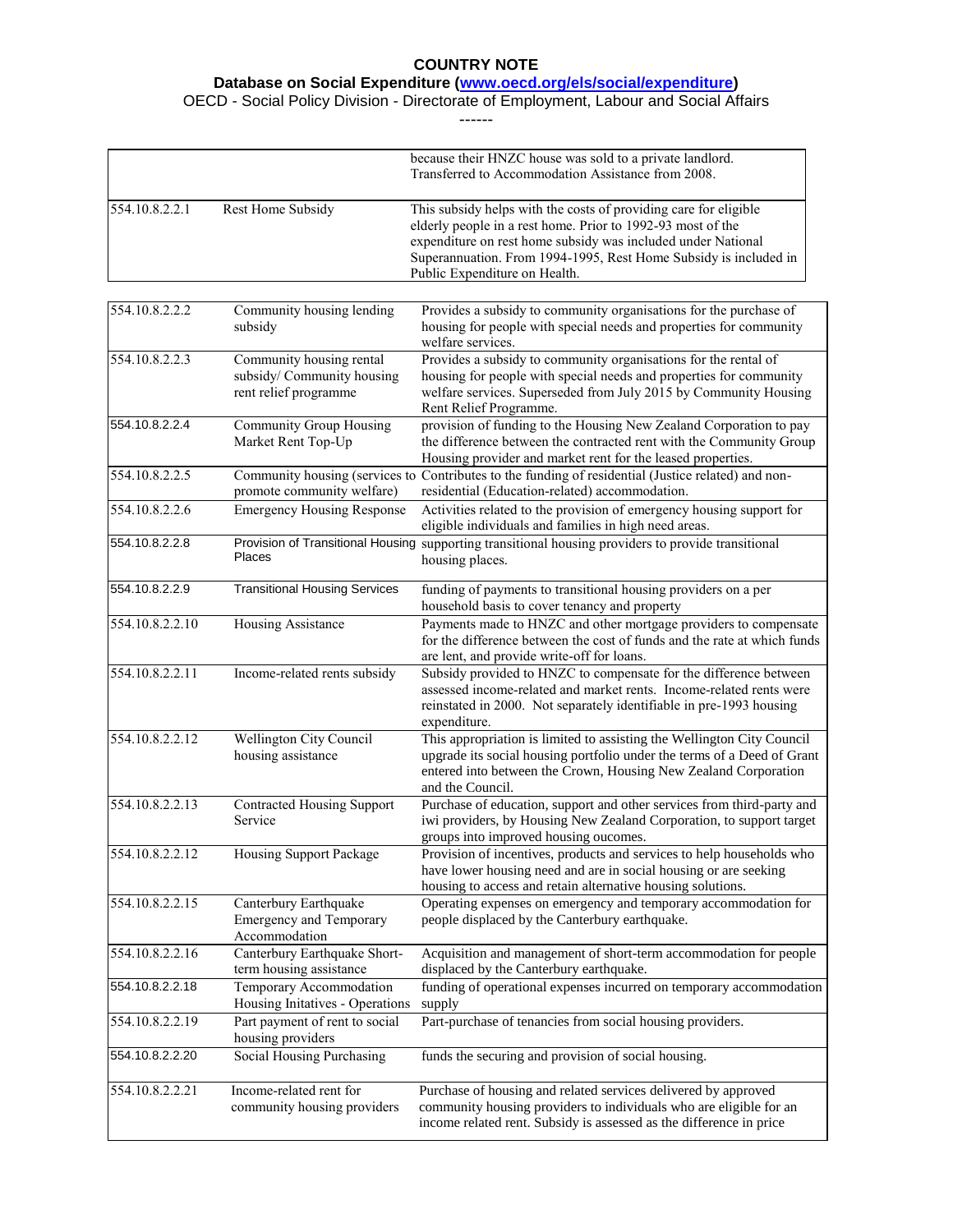#### **Database on Social Expenditure [\(www.oecd.org/els/social/expenditure\)](http://www.oecd.org/els/social/expenditure/SOCX)**

OECD - Social Policy Division - Directorate of Employment, Labour and Social Affairs

|                 |                                                                                        | between the amounts of market rents for the housing provided by the<br>approved community housing provider and the income related rents<br>charged.                                                                                                                                                                                |
|-----------------|----------------------------------------------------------------------------------------|------------------------------------------------------------------------------------------------------------------------------------------------------------------------------------------------------------------------------------------------------------------------------------------------------------------------------------|
| 554.10.8.2.2.22 | Provision of housing and related<br>services for tenants paying<br>income-related rent | Purchase of housing and related services delivered by Housing New<br>Zealand Corporation to individuals who are eligible for an income<br>related rent. Subsidy is assessed as the difference in price between the<br>amounts of market rents for the housing provided by the Corporation<br>and the Income Related Rents charged. |
| 554.10.8.2.2.23 | Tamaki Regeneration                                                                    | Housing demonstration projects and associated regeneration activity in<br>the Tamaki area of Auckland.                                                                                                                                                                                                                             |
| 554.10.8.2.2.24 | Social Housing Outcome Support                                                         | operation of social housing register and associated interventions in such<br>a way as to support more people                                                                                                                                                                                                                       |
| 554.10.8.2.2.25 | Maori Housing Network                                                                  | Provision of practical assistance to whanau and Maori housing projects<br>to improve housing outcomes for Māori.                                                                                                                                                                                                                   |
| 554.10.8.2.2.19 | Support for the provision of the<br>social housing supply                              | Providing support to secure access to properties for social housing<br>providers to use for social housing tenancies.                                                                                                                                                                                                              |
| 554.10.8.2.2.20 | Services related to the provision<br>of social housing                                 | Provision of services related to the provision of social housing by a<br>social housing provider.                                                                                                                                                                                                                                  |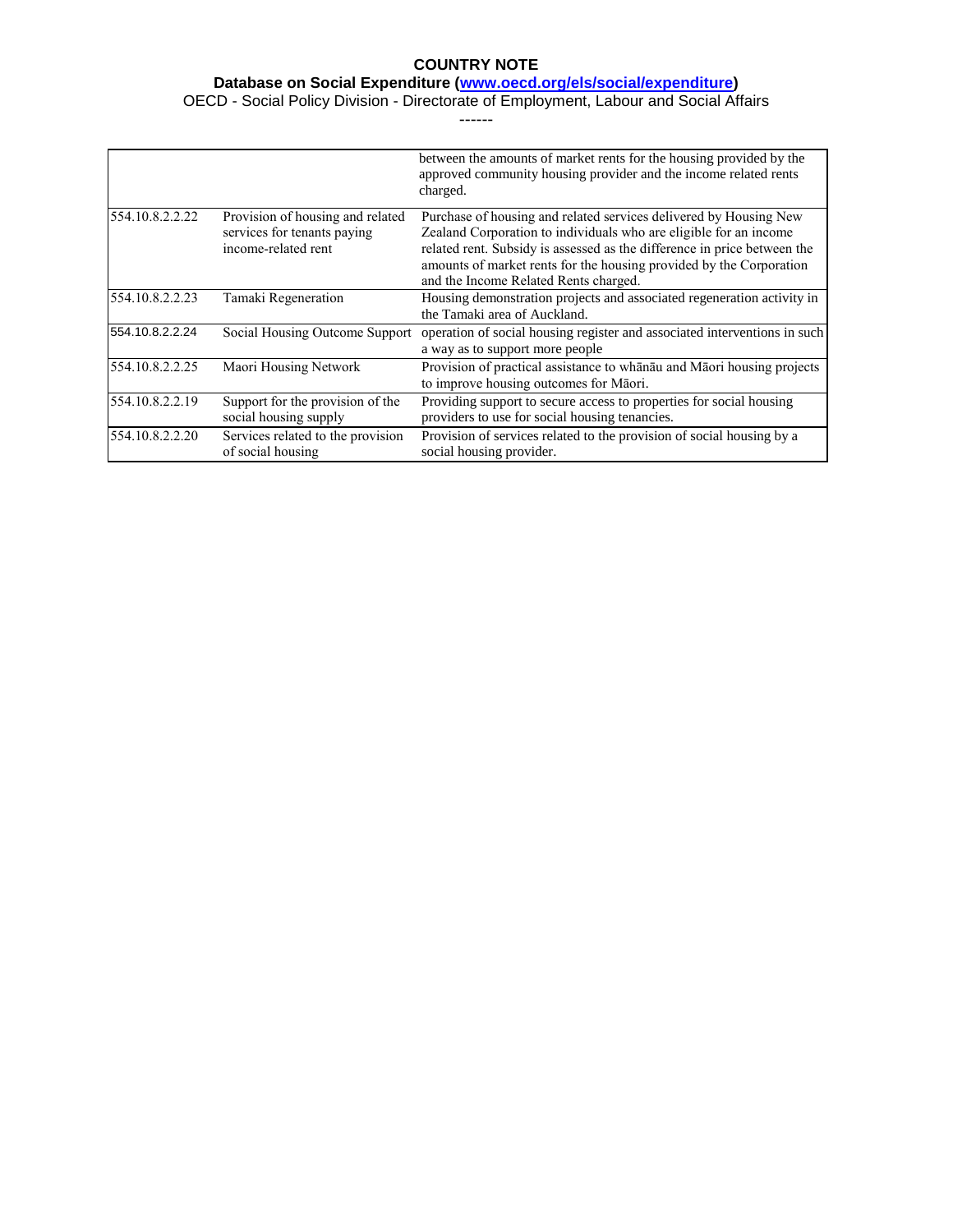#### **Database on Social Expenditure [\(www.oecd.org/els/social/expenditure\)](http://www.oecd.org/els/social/expenditure/SOCX)**

OECD - Social Policy Division - Directorate of Employment, Labour and Social Affairs

| 9               | <b>OTHER SOCIAL POLICY AREAS</b>                                 |                                                                                                                                                                                                                                                                                                                                                                                                                                                                                                                                                                                                                                                                                                                                     |
|-----------------|------------------------------------------------------------------|-------------------------------------------------------------------------------------------------------------------------------------------------------------------------------------------------------------------------------------------------------------------------------------------------------------------------------------------------------------------------------------------------------------------------------------------------------------------------------------------------------------------------------------------------------------------------------------------------------------------------------------------------------------------------------------------------------------------------------------|
| 554.10.9.1.1.1  | Special Benefit (beneficiaries)                                  | See 554.10.9.1.1.3                                                                                                                                                                                                                                                                                                                                                                                                                                                                                                                                                                                                                                                                                                                  |
| 554.10.9.1.1.2  | Special Benefits (non-<br>beneficiaries)                         | See 554.10.9.1.1.3                                                                                                                                                                                                                                                                                                                                                                                                                                                                                                                                                                                                                                                                                                                  |
| 554.10.9.1.1.3  | non-beneficiaries)                                               | Special Benefit (beneficiaries and Provision of means-tested discretionary assistance to persons<br>whose particular circumstances are causing hardship. This non-<br>taxable payment is not intended as a long-term solution to a<br>client's shortfall unless circumstances justify this. It is paid to<br>help meet essential living costs while the client makes efforts to<br>reduce their living expenses and/or increase their income.                                                                                                                                                                                                                                                                                       |
| 554.10.9.1.1.4  | Temporary Additional Support                                     | Non-taxable financial assistance which can be paid for a<br>maximum of 13 weeks, paid as a last resort to help with regular<br>essential living costs. Provision of means tested temporary<br>financial assistance of last resort to alleviate financial hardship<br>for people whose essential costs cannot be met from their<br>chargeable income and other sources, as set out in accordance<br>with criteria in section 61 G and in accordance with any<br>regulations made under section 132AB of the Social Security Act<br>1964 which came into force on 1 April 2006. This non-taxable<br>payment is made to help meet essential living costs while clients<br>reduce their commitments and live within their usual income. |
| 554.10.9.1.1.5  | Special Needs Grant<br>(beneficiaries)                           | See 554.10.9.1.1.7.                                                                                                                                                                                                                                                                                                                                                                                                                                                                                                                                                                                                                                                                                                                 |
| 554.10.9.1.1.6  | Special Needs Grant (non-<br>beneficiaries)                      | See 554, 10.9, 1, 1, 7.                                                                                                                                                                                                                                                                                                                                                                                                                                                                                                                                                                                                                                                                                                             |
| 554.10.9.1.1.7  | Special Needs Grant<br>(beneficiaries and non-<br>beneficiaries) | Provisions of means-tested non-recoverable assistance for people<br>on a low income who have an immediate need because they face<br>emergency or essential costs, or require payment for specific<br>circumstances. There is also provision to access a means-tested<br>grant to assist a person with funeral costs.                                                                                                                                                                                                                                                                                                                                                                                                                |
| 554.10.9.1.1.8  | Hardship Assistance                                              | Means-tested temporary financial assistance to persons with<br>emergency or essential costs, paid in accordance with the criteria<br>set out in the Social Security Act 1964 and delegated legislation<br>issued under that Act. Limited to Civil Defence payments,<br>Funeral Grants, Live Organ Donors Assistance, Special Benefit,<br>Special Needs Grants and Temporary Additional Support.                                                                                                                                                                                                                                                                                                                                     |
| 554.10.9.1.1.9  | Telephone rental concession                                      | A telephone rental concession equal to one-half of the rental was<br>available to persons receiving an income tested-benefit or pension<br>where the duration of benefit was likely to be more than 26<br>weeks. Unemployment benefit was not included.                                                                                                                                                                                                                                                                                                                                                                                                                                                                             |
| 554.10.9.1.1.10 | Other community welfare funding                                  | Various programmes of financial assistance for organizations and<br>community groups not clearly falling within the departmental<br>programmes for disabled persons or children.                                                                                                                                                                                                                                                                                                                                                                                                                                                                                                                                                    |
| 554.10.9.1.1.11 | Co-ordination of voluntary<br>welfare agencies                   | Funding for organizations responsible for the co-ordination of<br>voluntary welfare organizations.                                                                                                                                                                                                                                                                                                                                                                                                                                                                                                                                                                                                                                  |
| 554.10.9.1.1.12 | Redundancy assistance                                            | Assistance paid for a limited period to people made redundant,<br>pursuant to the conditions and criteria set out in the ReStart<br>Transitional Relief Ministerial Welfare Programme 2008 and the<br>Social Security Act 1964.                                                                                                                                                                                                                                                                                                                                                                                                                                                                                                     |
| 554.10.9.1.1.13 | <b>Transitional Assistance</b>                                   | Financial assistance to people who are adversely affected by<br>changes in policy or legislation, so they will not be financially<br>worse off at the point of change.                                                                                                                                                                                                                                                                                                                                                                                                                                                                                                                                                              |
| 554.10.9.2.1.1  | Citizens Advice Bureau                                           | Assistance for the National Office of Citizens Advice Bureau<br>(CAB) to provide administrative support, information packs and<br>other expertise to regional and local CABs.                                                                                                                                                                                                                                                                                                                                                                                                                                                                                                                                                       |
| 554.10.9.2.1.2  | Contingency fund                                                 | Contributes to the funding of a social or welfare service<br>experiencing unforeseen financial difficulty.                                                                                                                                                                                                                                                                                                                                                                                                                                                                                                                                                                                                                          |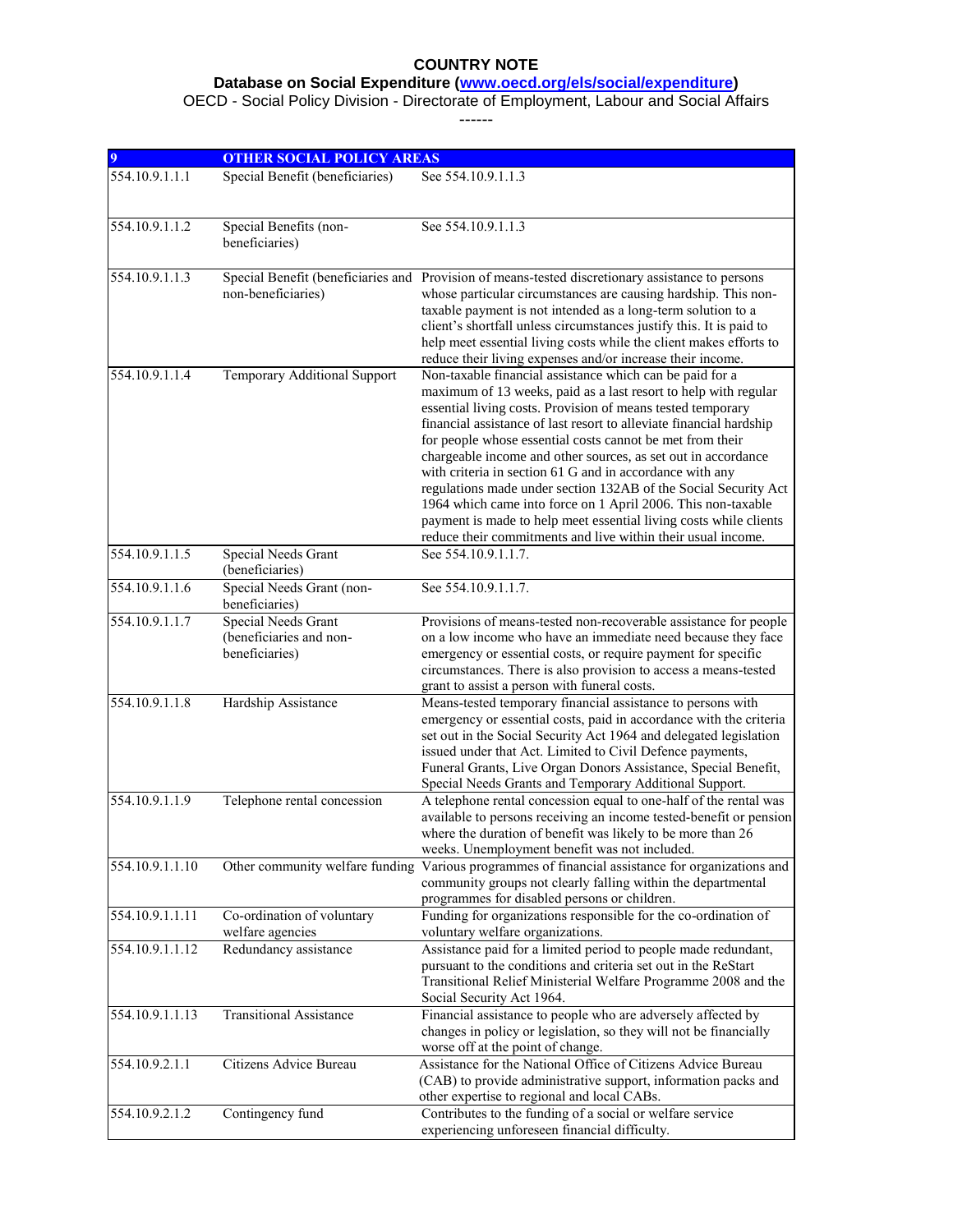#### **Database on Social Expenditure [\(www.oecd.org/els/social/expenditure\)](http://www.oecd.org/els/social/expenditure/SOCX)**

OECD - Social Policy Division - Directorate of Employment, Labour and Social Affairs

| 554.10.9.2.2.1  | Research grants                                                                                          | Funding support for social science research conducted outside of<br>governmental agencies.                                                                                                                                                                                                                                                                                                                                       |
|-----------------|----------------------------------------------------------------------------------------------------------|----------------------------------------------------------------------------------------------------------------------------------------------------------------------------------------------------------------------------------------------------------------------------------------------------------------------------------------------------------------------------------------------------------------------------------|
| 554.10.9.2.2.2  | Budgeting services support<br>programme                                                                  | Assistance for organizations that offer budgeting services to<br>people in financial difficulty. In 1992/93 funding was also<br>allocated for research on "chronic use" clients with budgeting<br>problems of long duration.                                                                                                                                                                                                     |
| 554.10.9.2.2.3  | Community grants                                                                                         | Grants for community groups which provide information,<br>advisory and education services for people with housing<br>problems.                                                                                                                                                                                                                                                                                                   |
| 554.10.9.2.2.4  | National Council of Women                                                                                | Funding to assist the National Council of Women, composed of<br>representative of many women's organizations, that provides<br>women with information as to their rights, access and entitlement<br>to income support and social services; and assists government by<br>researching and submitting views as to the likely impact of<br>government policy on women.                                                               |
| 554.10.9.2.2.5  | Assessing the viability of<br>residential care and support<br>(services to promote community<br>welfare) | Contributes to funding professional assessment of community<br>housing schemes, specification of remedial work to comply with<br>legislation, or specification of modifications required to provide<br>supported housing to people with special needs.                                                                                                                                                                           |
| 554.10.9.2.2.6  | Refuge - formerly Women's<br>Refuge (services to promote<br>community welfare)                           | The Refuge programme (formerly called Women's Refuge<br>programme) contributes to the provision of safe houses for<br>women and their children fleeing violent relationships. Safe<br>houses provide a comprehensive range of services including<br>advice and transport. In 2001, most of the funding for the Refuge<br>programme is included in Family Wellbeing Services.                                                     |
| 554.10.9.2.2.7  | General advice and information<br>(services to promote community<br>welfare)                             | Contributes to the delivery of general advice and information<br>services to the public on social welfare services. Includes<br>education, prevention, guidance, advocacy, negotiation and<br>signposting to specialist services. Services that increase the skills<br>and strengthen the resources of individuals and families to meet<br>their own social and welfare needs and therefore reduce the need<br>for intervention. |
| 554.10.9.2.2.8  | Youth day (services to promote<br>community welfare)                                                     | Contributes to the purchase of planned day and holiday<br>programmes including intensive life skills training and esteem<br>building for children and young people. Part of services to<br>families in need of support.                                                                                                                                                                                                          |
| 554.10.9.2.2.9  | General and targeted services                                                                            | Social services with and without specified eligibility conditions.                                                                                                                                                                                                                                                                                                                                                               |
| 554.10.9.2.2.10 | Refugees services programme                                                                              | This programme provides financial assistance to refugee<br>communities and networks who provide support, information and<br>advocacy services for refugees.                                                                                                                                                                                                                                                                      |
| 554.10.9.2.2.11 | Strengthening providers and<br>communities                                                               | Purchase of services that contribute to strengthening the capacity<br>and capability of providers to deliver strong and effective social<br>services. Encompasses a number of new and existing programme<br>initiatives.                                                                                                                                                                                                         |
| 554.10.9.2.2.12 | Strong families                                                                                          | Purchase of services to improve outcomes for families and their<br>members. These services aim to support vulnerable families with<br>a focus on prevention and early intervention.                                                                                                                                                                                                                                              |
| 554.10.9.2.2.13 | Connected communities                                                                                    | Funding of services that strengthen and support communities and<br>community functioning, and which assist communities to support<br>families in improving their family circumstances.                                                                                                                                                                                                                                           |
| 554.10.9.2.2.14 | <b>Stronger Communities Action</b><br>Fund                                                               | Provision of social and welfare services and initiatives to meet<br>needs identified by local communities through devolved decision-<br>making processes. This appropriation was transferred from Vote<br>Child, Youth and Family Services.                                                                                                                                                                                      |
| 554.10.9.2.2.15 | Youth Development Partnership<br>Fund                                                                    | Provision of one-off partial funding to assist Territorial<br>Authorities to respond to the emerging needs and opportunities<br>for young people.                                                                                                                                                                                                                                                                                |
| 554.10.9.2.2.16 | Youth Development                                                                                        | Provision of leadership and services to promote the interests of,<br>and improve outcomes for, young people                                                                                                                                                                                                                                                                                                                      |